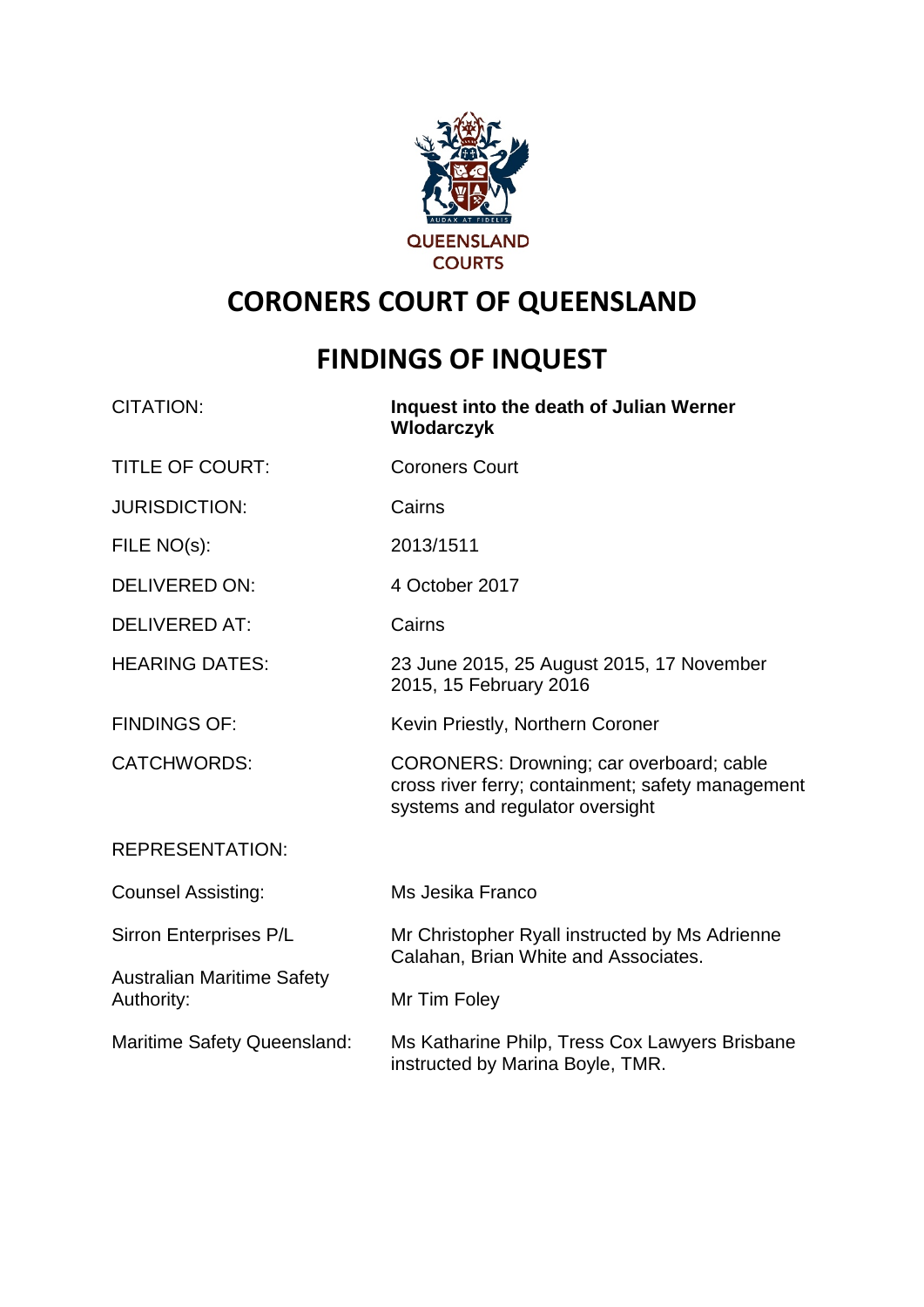## Contents

<span id="page-1-0"></span>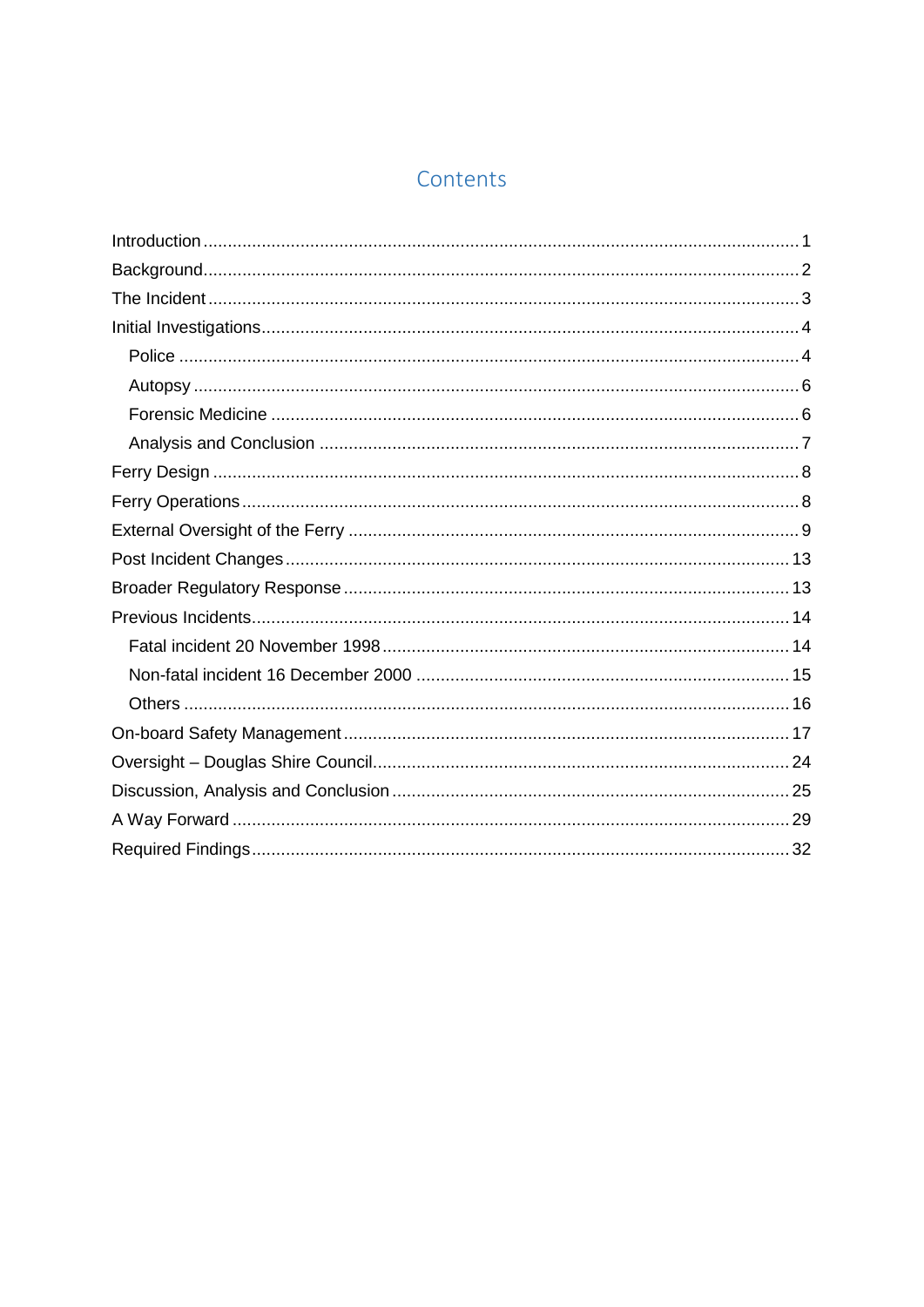#### **Introduction**

At about 11.30pm on 29 April 2013 Mr Julian Wlodarczyk left a friend's house at Cow Bay to return home to Mossman. On arriving at the northern bank of the Daintree River, he saw the Daintree vehicular ferry at the southern bank. Mr Wlodarczyk flashed the headlights to gain the attention of the ferry Master. It was after midnight when the ferry normally stops operation until 6am. The Master saw the headlights. He had already let his deckhand/traffic controller go home; but decided to return to the northern bank in case it was an emergency. On arrival, Mr Wlodarczyk drove his Camry sedan on-board in the middle lane in front of the wheelhouse, got out and went to the front of the Camry. There was a brief conversation interrupted by a heavy downpour of rain. Mr Wlodarczyk returned to his car, shortly afterwards started it and drove forward. The ferry was about 20m away from the southern bank. The car continued forward, off the ramp and into the water. Mr Wlodarczyk drowned. His body was recovered a few hours later.

A coroner is required to investigate and make findings about who died, when the person died, where the person died, how the person died and what caused the person to die. A coroner must not include in the findings any statement that a person is or may be guilty of an offence or civilly liable for something. Further, a Coroner is empowered at inquest to make comments or recommendations to help prevent deaths from similar circumstances happening in the future.

The coronial investigation started immediately on the death of Mr Wlodarczyk. Police attended and conducted a scene investigation, establishing what happened. An autopsy was conducted to establish the medical cause of death. So, in one sense, there was sufficient information to make most of the required findings; who, when, where, how and what caused the death. However, the incident happened in the context of safety standards within a regulatory environment. Therefore, the required findings about 'how' Mr Wlodarczyk died gives rise to a need to explore if there were any missed opportunities in that context for a better outcome.

The coronial investigation including inquest considered and explored:

- The incident in more detail;
- The findings of initial investigations;
- The likely immediate contributors;
- The ferry design relevant to traffic management and containment;
- On-board operations relevant to traffic management and containment;
- External inspections during operations;
- Post incident modification to ferry and changes to operations;

Findings of inquest into the death of Julian Werner Wlodarczyk 1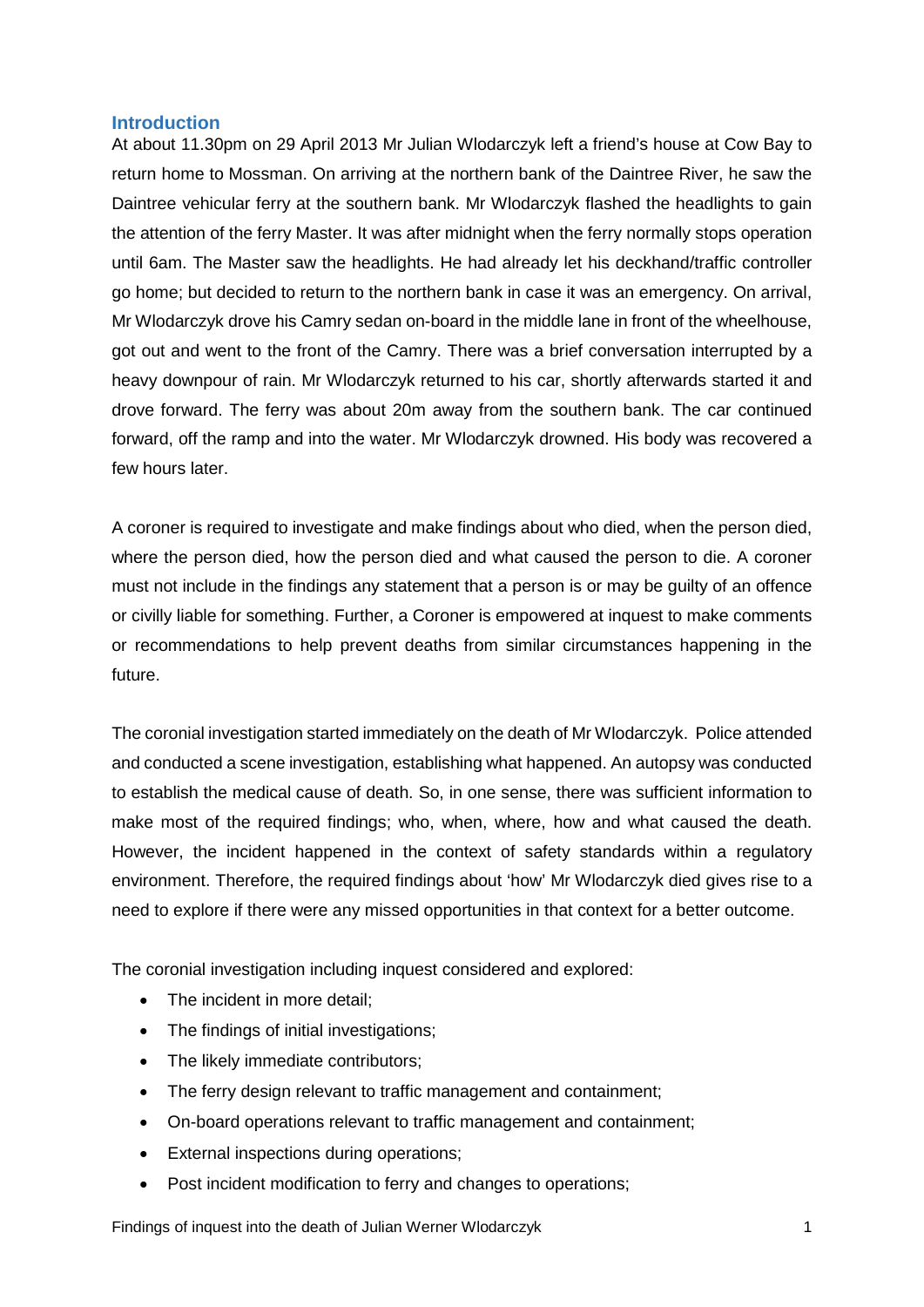- The broader regulatory response;
- Lessons from previous incidents;
- Improvements in on-board safety management;
- The roles of MSQ/AMSA and Douglas Shire Council vis-à-vis improvements.

## <span id="page-3-0"></span>**Background**

Mr Wlodarczyk was 62 years of age, a long term resident of the Mossman area, and had used the ferry on many occasions, including earlier that day. He was driving a 1993 white Toyota Camry sedan with automatic transmission and manual window winders.

The Daintree River flows in a generally easterly direction to the coast. The Cape Tribulation Road is generally aligned north - south. The ferry provides vehicular access across the Daintree River for traffic on the Cape Tribulation Road.

The ferry was designed to allow roll-on roll-off loading of 27 cars for carriage between the south and north banks of the Daintree River. The ferry was designed by naval architect, Richard Stewart, and built by English Engineering Pty Ltd. The ferry was launched and commenced service late in 2006. It is of steel construction, 43.2 metres long, 12.0 metres wide and 1.5 metres deep. It is 230 gross tonnes and registered in Class 1 E of the Uniform Shipping law Code (USL). The ferry is powered by an 85.8 kilowatt Cummins diesel engine which drives a series of rollers through which runs a steel cable attached to each bank. The wheelhouse contains controls for the cable power, loading ramps and redundant hydraulic boom gates. It has a flat vehicle deck with loading ramps at each end. There are signs advising persons to remain in their vehicles; turn the motor off, engage the hand brake and follow the directions of the traffic controller.

Sirron Enterprises (QLD) Pty Ltd (Sirron) was and remains the owner of the ferry. Mr Christopher Norris and Ms Charmaine Norris are its directors. Mr Norris is also responsible for the day to day running of the ferry and performs most of the maintenance. He is the holder of a Restricted Master Class 5 Certificate of Competency.

Douglas Shire Council is the local government authority responsible for providing the ferry service across the Daintree River. After a tender process it awarded a contract to Sirron to provide a ferry service from 1st July 2006 to 30th June 2016. That contract was extended or renewed in 2016. The Douglas Shire Council was amalgamated into the Cairns Regional Council in 2008 and de-amalgamated in 2014.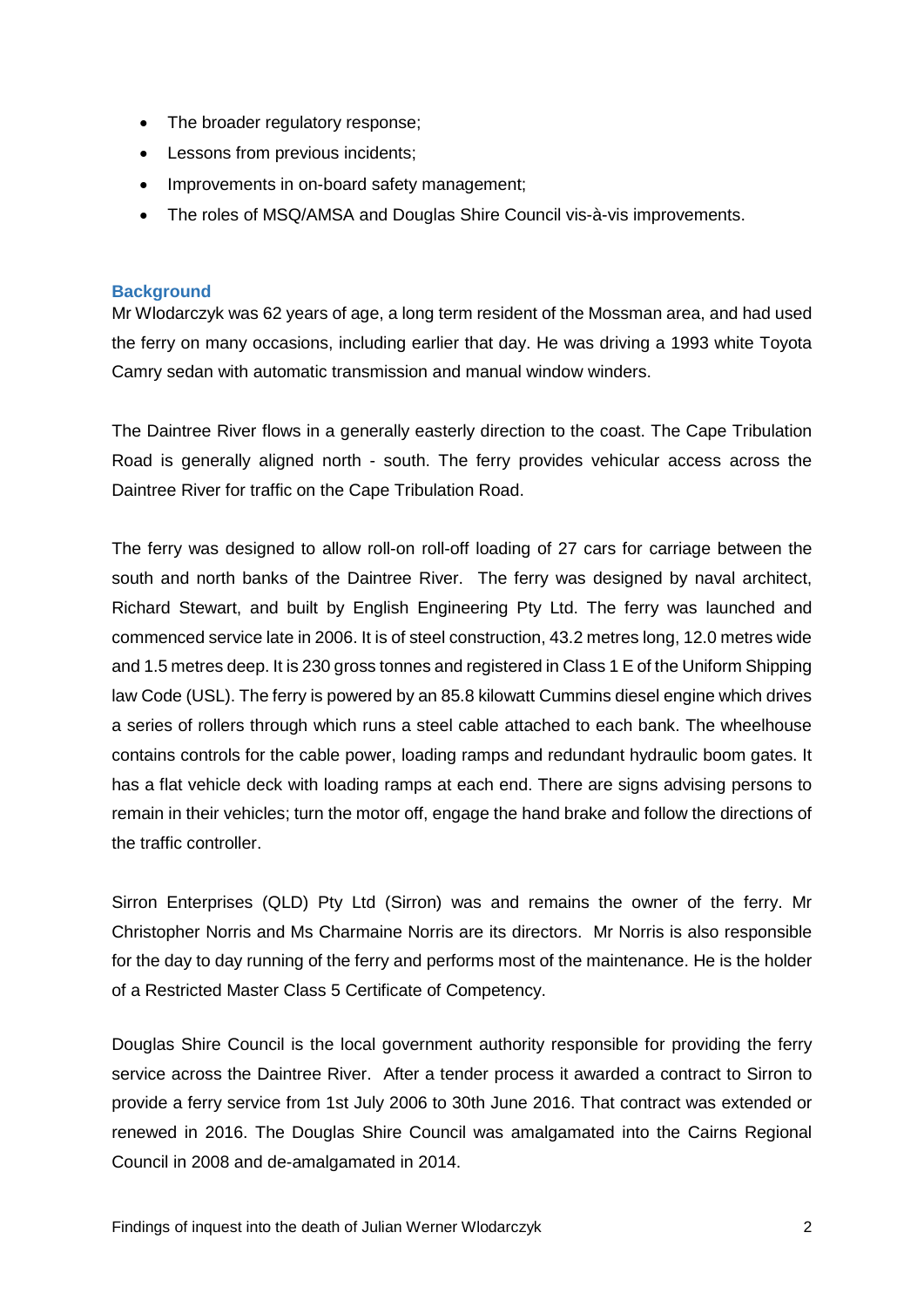Maritime Safety Queensland (MSQ) was the regulator responsible for the oversight of compliance with standards for design, construction and operation of vehicle ferries in Queensland at the time of this incident. However, on 1 July 2013 the *Marine Safety (Domestic Commercial Vessel) National Law Act 2012* was introduced which provides a national legislative framework for commercial vessels operating in all states and territories.

## <span id="page-4-0"></span>**The Incident**

At about midday on 29 April 2013, Mr Wlodarczyk and a friend Mr Nutley drove from Mossman to Cairns in Mr Wlodarczyk's Camry. They spent the day in Cairns and returned, travelling to Cow Bay, crossing the Daintree River on the ferry at about 7.30pm. Mr Wlodarczyk drank two beers during the trip. During the crossing from the southern to northern bank, Mr Wlodarczyk got out of his vehicle and chatted with the Ferry Master, William Smith. They knew each other. Working with Mr Smith was Mr Bacher, the Traffic Controller.

Mr Wlodarczyk travelled to Mr Nutley's house where he watched a DVD, consumed two cans of rum and cola, and smoked a small amount of cannabis. It appears Mr Wlodarczyk was experiencing difficulties with his car that day and while at Mr Nutley's, he left the bonnet up and it rained heavily.

At about 11:20pm Mr Wlodarczyk left Mr Nutley's house and drove to the ferry. Normally, the ferry stops operation at midnight and resumes at 6am.

At about 11:55pm Mr Bacher lowered the steel boom gates at the north bank and the ferry travelled to the south bank to shut down for the night. Mr Smith told Mr Bacher to finish for the night. Mr Bacher did so, lowering the boom gate on the south bank before getting into his car and driving off.

Based on the account of Mr Smith to police, he remained on the ferry to finish up. At about 12:05am, he saw a car on the north bank flashing its headlights. Mr Smith thought that it might be an emergency. He started the ferry and travelled to the north bank. He saw Mr Wlodarczyk with the bonnet of his vehicle raised and checking beneath with a cigarette lighter. Mr Wlodarczyk then got back into his car and drove onto the ferry, stopping in the middle lane roughly in front of the wheelhouse. As the car boarded, the headlights appeared to turn on and off a number of times. In the absence of the Traffic Controller, the ropes and bollards normally used to manage traffic were not used.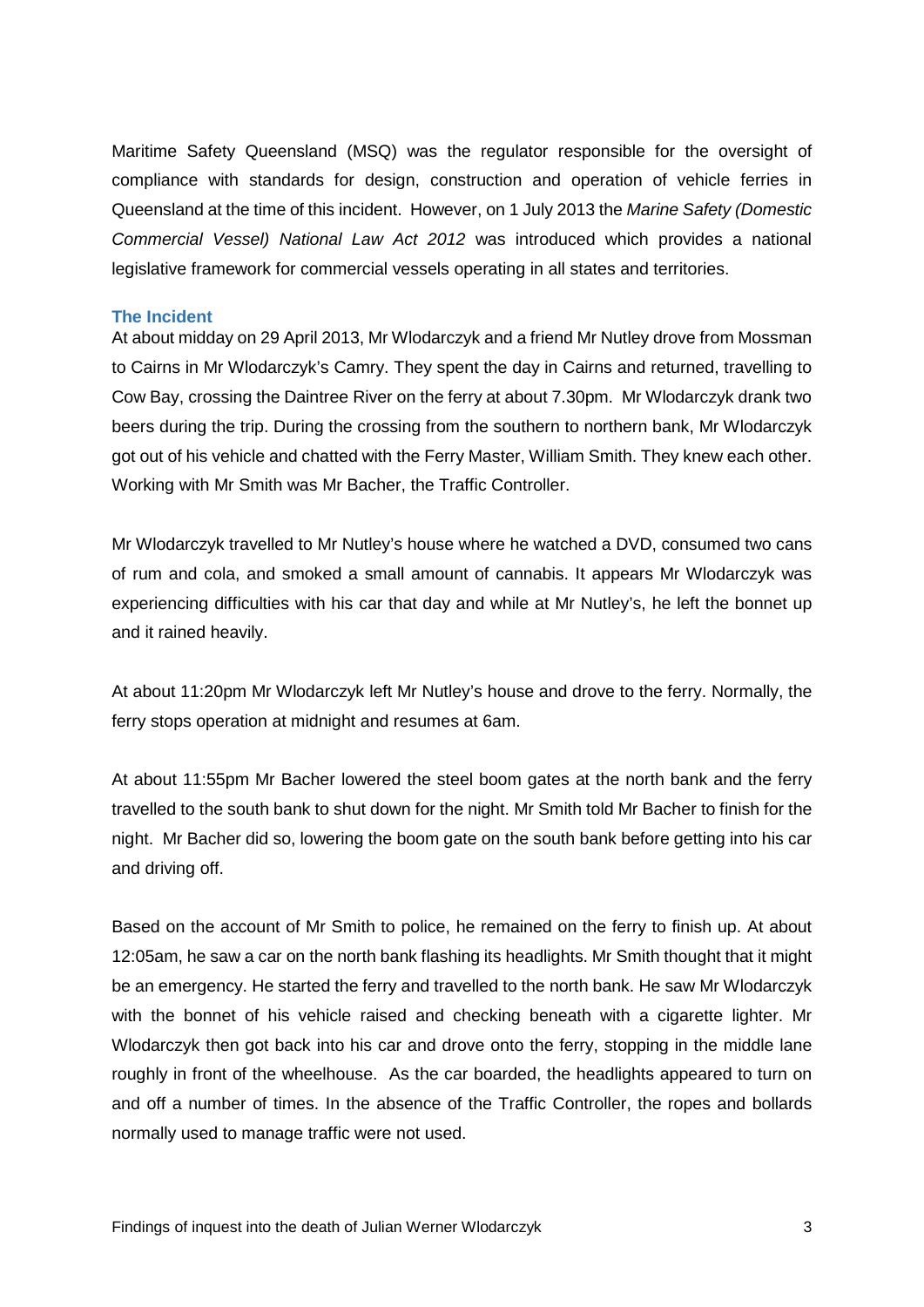Mr Wlodarczyk got out of his car, checked the front section and said to Mr Smith something like, "you would not believe the trouble I have had with this car". Mr Smith yelled out words to the effect that the southern boom gates were closed and he would have to open them.

It started to rain heavily. Mr Smith began closing the glass windows in the wheelhouse and mopping up rain. Mr Wlodarczyk returned to his car, started it and drove slowly forward. On noticing the car move, Mr Smith tried to get Mr Wlodarczyk's attention; yelling through the public address system, lifting the ramp and blasting the horn. The car continued up and over the ramp into the Daintree River about 20 meters from the south bank. Mr Smith stopped the ferry, grabbed a torch and ran from the wheelhouse. He dropped and broke his mobile phone on the way out. Mr Smith saw the car sink and threw a life buoy to the spot where he saw it sink. He returned to the wheelhouse, used the marine radio to call and alert Cairns Vessel Traffic Services (VTS) about the incident, and through them, the Water Police.

Two fishermen downstream heard the PA system and one, Mr Cashen, got into his vehicle and drove to the ferry. By that stage, Mr Smith was in a dinghy and he asked Mr Cashen to go to the ferry house nearby and wake Mr Christopher Norris, which he did. Mr Norris arrived, and he and Mr Smith used an anchor to try to hook the submerged car. Eventually, it was located and the line secured to the ferry.

## <span id="page-5-0"></span>**Initial Investigations**

#### <span id="page-5-1"></span>**Police**

Mossman Police were advised of this incident at 1:30am and attended the scene. On arrival, the Camry was still submerged. Queensland Fire Emergency Service, Queensland Ambulance Service, and the State Emergency Service were present; attempting to retrieve it. The Camry was winched from the water using a tow truck and held in position by a steel cable to ensure it didn't slip down the ramp. The water was drained. Sgt Fisher from Cairns Forensic Crash Unit (FCU) examined the Camry and found Mr Wlodarczyk on the passenger side with the upper part of his right hand caught between the door and the frame. The keys were in the ignition and in the "on" position. The transmission selector lever (centre console) was in the neutral position. Police found a canister with a quantity of loose green leafy material, consistent in appearance with cannabis, in the vehicle. The vehicle was damaged by the incident and rescue efforts. There was a large dent in the roof that extended for almost its entire length and breadth. There was damage to the front and passenger side, and damage to the front guard where the vehicle was hooked with the anchor. There was mud throughout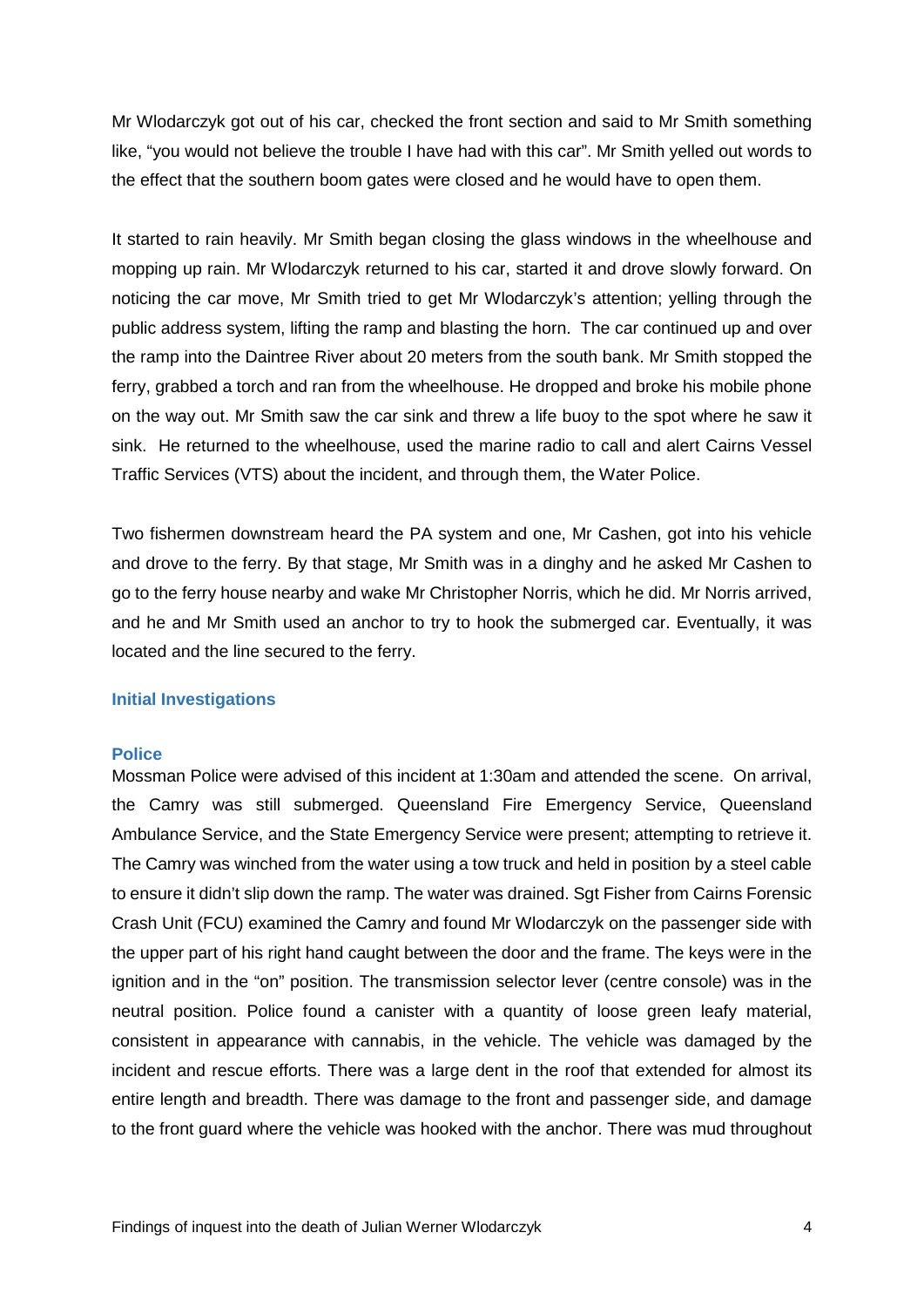the interior and on the exterior. Police report that at the time of this incident it was raining heavily and near high tide.

A Vehicle Inspection Officer from the QPS, later conducted a mechanical inspection of the Camry and found no defects that might have contributed to the incident. However, the Inspection Officer was unable to run and test the engine due to immersion.

Mr Nutley told police that he didn't recall any issues with the car. However, during the drive back from Cairns, it was raining and there were issues with the windscreen fogging up and the demister not clearing it.

CCTV on the ferry captured the movement of Mr Wlodarczyk's vehicle. The time line of events is informative and summarised as follows:

- 00:01:30 Vehicle boards ferry, with headlights on and comes to a stop in the middle of the ferry.
- 00:01:45 Headlights and tail lights turn off.
- 00:01:59 Drivers door opens and driver exits, stands in the door way and then walks to front drivers side.
- 00:02:11 It begins to rain, driver returns to his car, gets into the driver's seat, but leaves door open.
- 00:02:33 Driver's door closes.
- 00:02:37 All vehicle lights come on.
- 00:02;45 All vehicle lights go off.
- 00:03:03 Master closes louvres on wheel house.
- 00:03:11 All vehicle lights come on.
- 00:03:13 All vehicle lights go off.
- 00:03:13 Master still preparing to terminate his shift.
- 00:03:43 All vehicle lights come on.
- 00:03:48 All vehicle lights go off.
- 00:03:52 Vehicle tail lights come on.
- 00:03:54 Vehicles headlights come on.
- 00:03:58 Vehicle starts driving forward. Vehicles brake lights appear to be on. The interior brake light can also be seen through back windscreen.
- 00:04:18 Vehicle veers to the right.
- 00:04:22 Vehicle goes over the side of the ramp and bobs in the water.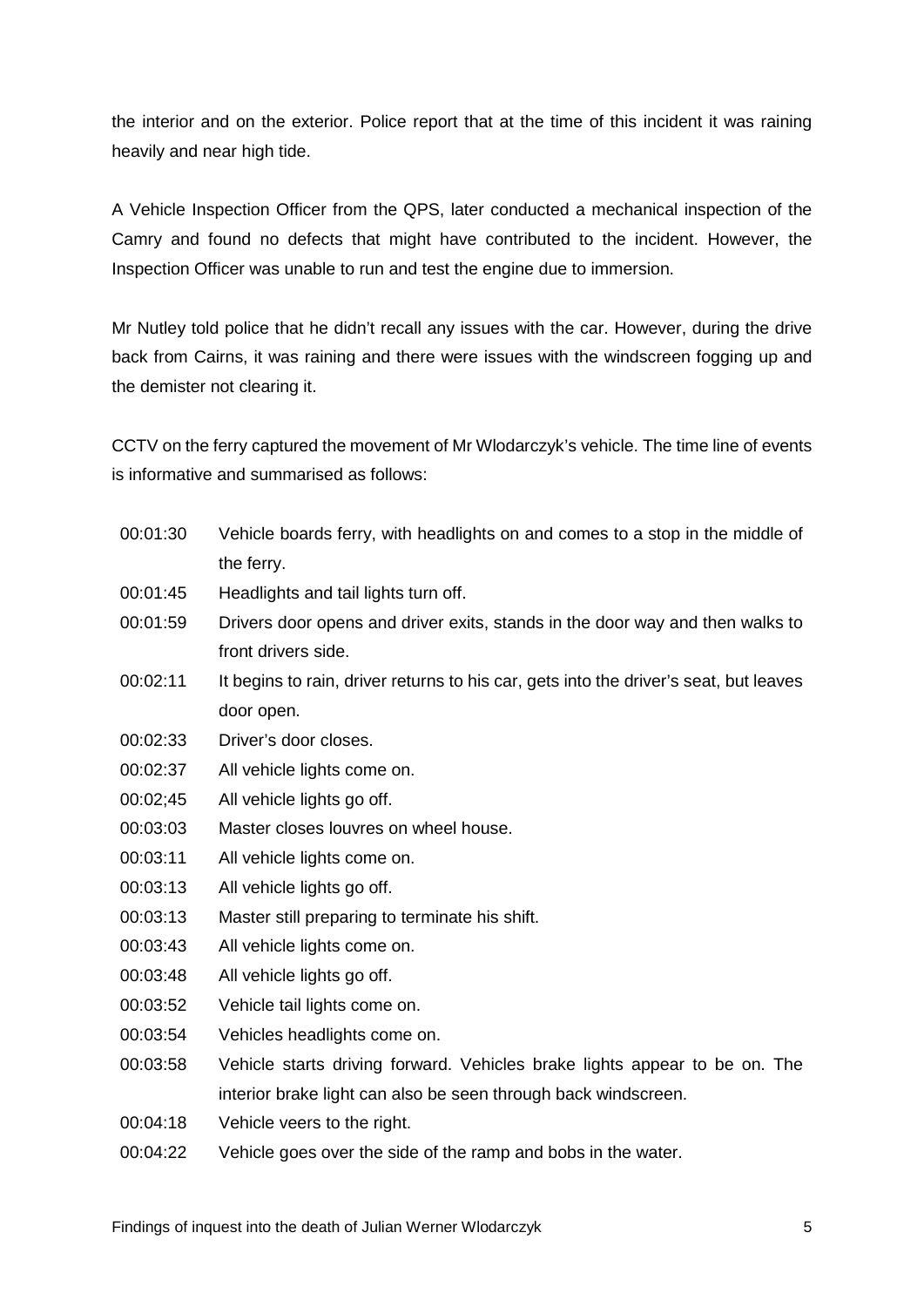## <span id="page-7-0"></span>**Autopsy**

On Thursday 2 May 2013 Dr Paull Botterill conduced an autopsy and reported that death was due to drowning/ immersion due to multiple drug (methamphetamine, diazepam, codeine, cannabis) intoxication against a background of coronary artery atheroma and obesity. He reported:

In plain terms, post mortem examination showed a markedly enlarged heart with a severely narrowed coronary artery, an excess of fluid in the lungs with scarring, a noncancerous lump of the thyroid gland, enlargement of the bladder and prostate. No significant injuries were identified, notwithstanding that some of the lung changes may reflect consequences of drowning.

In my opinion, at the time of autopsy, the cause of death was most probably drowning following immersion in a vehicle, although the presence of significant heart enlargement and coronary artery disease raised the possibility of a cardiac event leading to the drowning incident. The possibility of concurrent alcohol and/or other drug toxicity could not be completely excluded at the time of autopsy examination. Further investigations were subsequently performed. Microscopic examination showed heart artery narrowing, lung congestion, liver fatty change and features in keeping with past viral infection, and some kidney scarring. Testing for drugs and poisons showed the presence of a stimulant (methylamphetamine and metabolite), a hypnotic sedative (diazepam and metabolite), a pain killer (codeine), and cannabis metabolites. Although the remaining medications were at blood levels below the reported respective toxic ranges, the blood methyl-amphetamine level was in the reported potentially lethal range. No alcohol was detected in blood or other tested bodily fluids.

Considering the described behaviour prior to the incident, it is difficult to say that stimulant toxicity of itself was necessarily the cause of the incident leading to the drowning, but cardiac arrhythmia either through methylamphetamine intoxication and/or coronary artery atheroma remains the most likely precipitant.

### <span id="page-7-1"></span>**Forensic Medicine**

Dr Gary Hall, Forensic Medical Officer, was asked to provide an opinion about the likely drug levels and impact on Mr Wlodarczyk. He reported:

Interpretation of post-mortem blood levels of amphetamine, methylamphetamine and THC (cannabis) is difficult because of possible issues with post-mortem redistribution of these drugs which can result in much larger levels being present post mortem which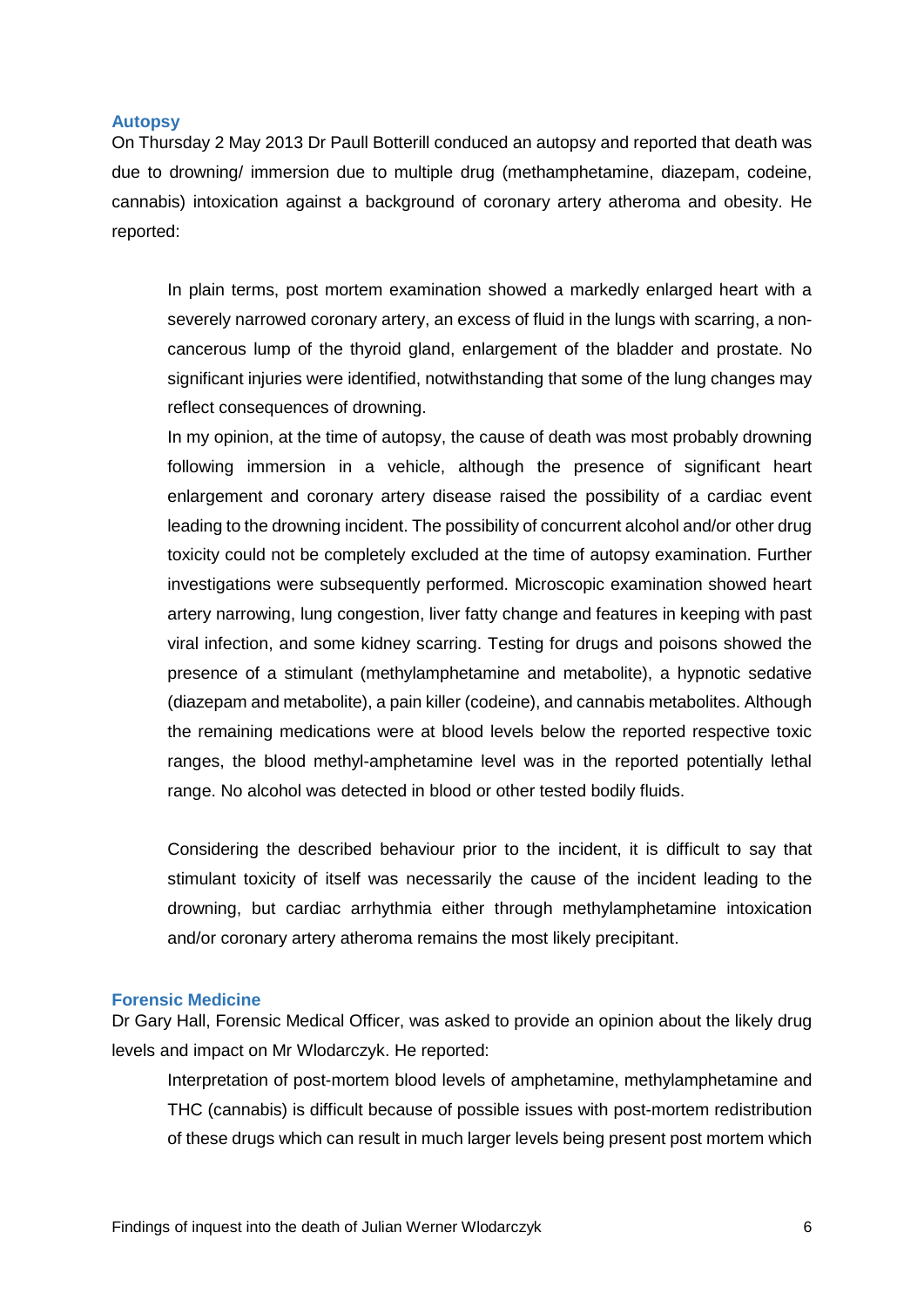do not accurately reflect the circulating levels of these drugs immediately before death due to the process of the drugs dissolving out of tissues into the blood.

He further reported:

It is therefore difficult to state with any degree of certainty whether the drugs found in the femoral blood at autopsy could have affected or impaired the deceased's ability to control a motor vehicle at the time of the incident especially if he had a long history of drug use and developed tolerance to the effects of these drugs.

## <span id="page-8-0"></span>**Analysis and Conclusion**

There are a number of factors that potentially contributed to the incident.

- 1. Although Mr Wlodarczyk was experiencing difficulties with his car, they don't appear to have had a direct impact. It is more likely the difficulties contributed indirectly in that he was anxious to get home before the difficulties became more serious.
- 2. Environmental conditions likely contributed to the incident. It was raining heavily. In addition to affecting his visibility, the noise of the rain on the deck of the ferry may have affected his hearing of noises associated with the movement of the ferry such as the slowing of the engine and feel associated with its movement as it neared the bank.
- 3. Mr Wlodarczyk was affected by drugs. Although investigated, neither the Forensic Pathologist nor Forensic Medical Officer was able to quantify the nature and extent of any impact of the drugs on Mr Wlodarczyk. Nonetheless, it remains likely his cognitive functioning, and hence his judgement about whether the ferry had reached the bank, was impaired. While the extent of his impairment is unknown, the methyl-amphetamine level was high suggesting a significant level of impairment.
- 4. Finally, there is the possibility that after starting and moving forward to better position the car in anticipation of the ferry reaching the bank, a pre-existing medical condition incapacitated Mr Wlodarczyk sufficiently to deprive him of the power to stop the car.

From a broader safety perspective, it does not matter whether the incident was due, for example: to diminished cognitive functioning in challenging circumstances, possibly partly due to drug intoxication; or to medical incapacity; or wholly drug intoxication. In the context of a vehicle ferry, the issue is what measures were in place to prevent vehicles going overboard. When the issue is framed from a safety management perspective in this way, there are implications for the design of the ferry, operational procedures and regulatory oversight, particularly if there had been other like occurrences from which lessons should have been learnt in each of these areas.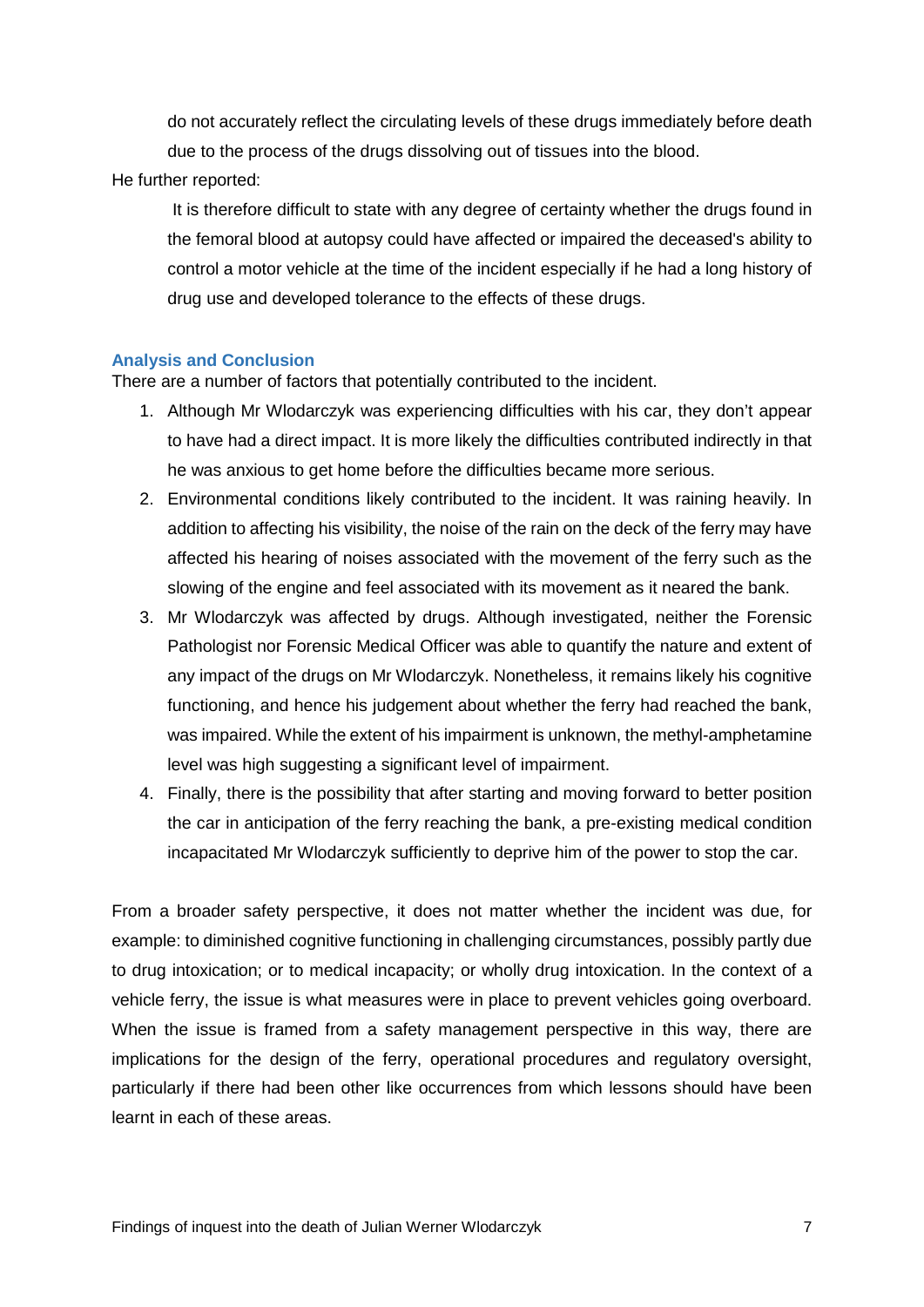## <span id="page-9-0"></span>**Ferry Design**

In late 2004 or early 2005 Sirron commissioned naval architect, Mr Richard Stewart, to design a new ferry. He designed the then operating Daintree ferry. In a statement to MSQ dated 20 June 2013, Mr Stewart said he prepared a construction specification with a requirement for chains, cables or other barriers to be installed on the ends of the vehicle deck. Further, he prepared a general arrangement drawing which showed a traffic barrier required at each end of the vessel. Mr Stewart said this requirement was specified to comply with the Uniform Shipping Laws Code (USL) but the USL does not specify any standard to which the barriers were to be constructed. Mr Stewart was of the view, in order to comply with the USL code, the ferry had to be fitted with substantial chain on each end of the ramps to make drivers aware of a barrier and to provide some indication if they collided with a chain that there was a barrier in place. He believed a chain satisfied this requirement. Mr Stewart also said the ramps were designed to be elevated to an angle of 10 to 15° which also provided a degree of safety for vehicles when the ramps were fully raised.

In February 2006, Mr Stewart completed a Certificate of Compliance for Design and submitted that certificate, with all referenced design documents, to MSQ. During construction, Mr Stewart made periodic inspections on progress to ensure the physical build matched the plans and specifications. He issued further Certificates of Compliance that were submitted to MSQ on completion of construction and before the ferry started operating. The last of these certificates was issued on 2 October 2006 following an inspection on 28 September 2006. Of the many items checked, Mr Stewart reported he found a suitable barrier was fitted at either end of the vessel consisting of a substantial chain. However, it appears Mr Stewart must be mistaken on this point.

On 29 September 2006 the ferry was launched at Cairns and towed to the Daintree River.

## <span id="page-9-1"></span>**Ferry Operations**

Mr Norris says the ferry was never fitted with substantial chains and produced photographs of the final build stage showing work on the front ramp area as completed, including painting. There was no mechanism fitted to accommodate a substantial steel chain or stanchions to hold up a chain across the deck. Mr Norris said a heavy chain approximately 12 metres long suspended without support above the deck was not practicable.

There is overwhelming evidence that remotely operated hydraulic booms were fitted shortly after the ferry started in operation. For the few weeks before the booms were installed and made operational, the ferry used the same method as the earlier operator, ropes supported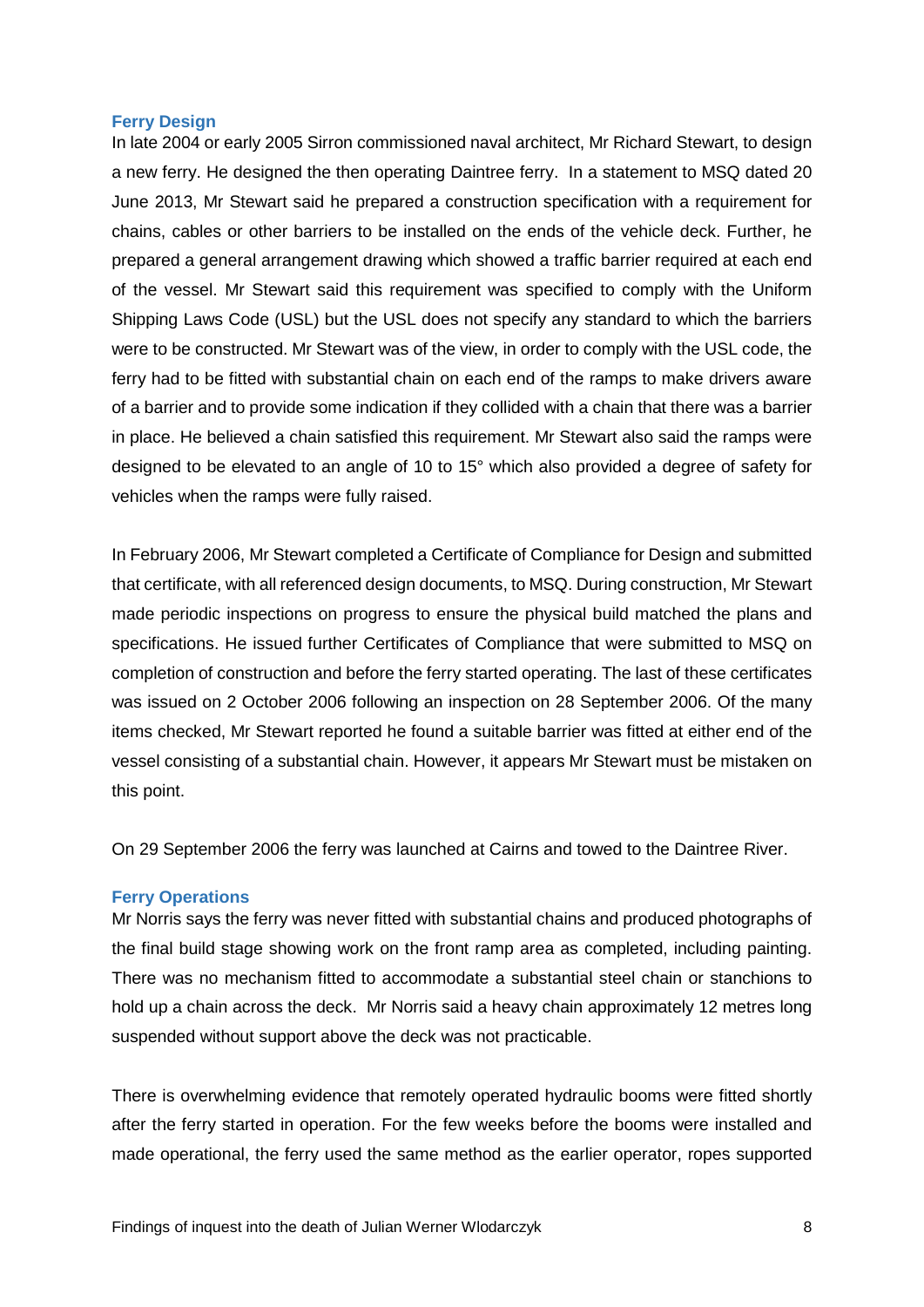from plastic bollards placed across the opening. I also note the contact between Douglas Shire Council and Sirron required the fitting of 'remote traffic control barriers' (Schedule 4).

The hydraulic booms were designed and fitted to be operated locally or remotely (from the wheelhouse). A full set of hydraulic controls were fitted in the wheelhouse to enable the Master to lower and extend the booms forming a physical and visual barrier across the loading ramps. There were local controls fitted at each ramp. The design involved booms that were telescopically extended to meet in the centre of the ramp. The booms were constructed of steel and measured 75 mm in width at the base and 45 mm at the telescopic end. I note that although the barriers provided a visual and physical barrier to drivers, they were not robust enough to withstand impact from an uncontrolled vehicle and contain it to the ferry deck.

However, Sirron decided to discontinue the use of the booms due to the risk of injury to deckhands and potential for damage to vehicles. Mr Norris said the hydraulic booms were not manufactured to stop vehicles from going overboard, rather they were intended to be used only as a visual guide to vehicles similar to the rope and bollard system. At some later point, the hydraulic booms were removed.

Mr Jack, a long serving deckhand with the former ferry operator and then with Mr Norris, confirmed to the court that there was no chain fitted across the openings to the ramps and that they used ropes and bollards from the old ferry. He also told the court that the boom gates that were installed never worked properly and were too flimsy. They would never have held something because they didn't lock together in the middle when closed.

Mr Heinson, another former crew member, gave evidence about the use of the ropes and bollards. In his experience, they were more for signalling and directing traffic during loading and unloading. Sometimes, drivers would move too soon and the rope would slide over the car. The boom gates stopped traffic from moving. It was the prospect of damage to the vehicle that stopped traffic, 'it would get their attention'.

#### <span id="page-10-0"></span>**External Oversight of the Ferry**

From the start of operation of the new ferry, there were occasions when marine surveyors and MSQ officers attended and inspected the ferry. To some extent, dependent on the purpose of the inspection, each might have been an opportunity to identify the adequacy of the barriers across the openings at the ramps.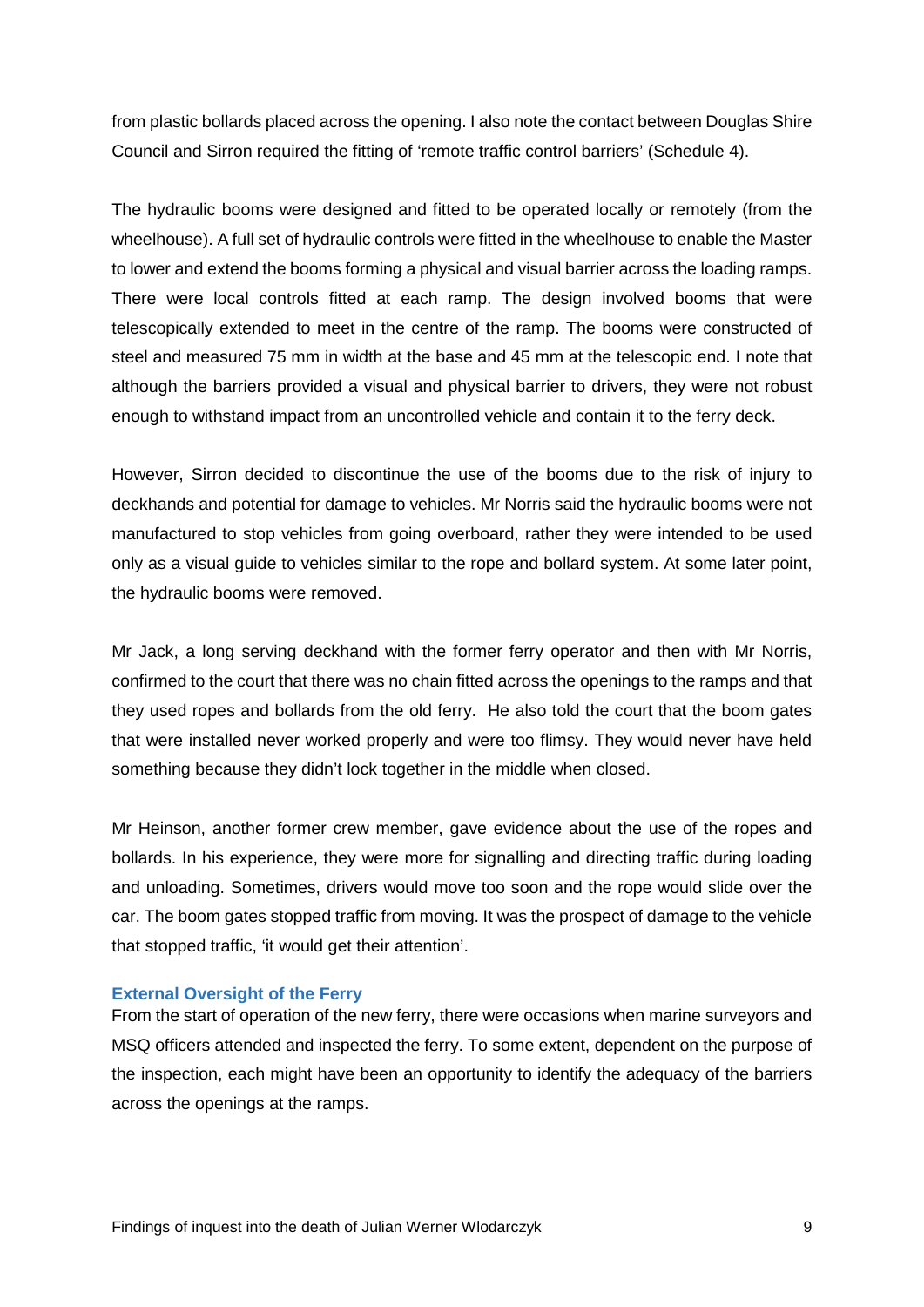Records from MSQ show that the ferry was subject to ship safety monitoring by way of visits from Marine Safety Officers prior to 30 April 2013. In addition, Marine Surveyors attended on two occasions.

On 4 November 2007 Mr Jim Wort, accredited surveyor, inspected the ferry for the purpose of survey for a load line certificate. Mr Stewart originally provided a load line certificate but later queried the validity of his own calculations in the course of a dispute with Mr and Mrs Norris. It was resolved that a further load line certificate be provided. Mr Wort was engaged for this purpose. Amongst the many matters addressed, Mr Wort commented, "openings at each end of the ramp is fitted with substantial steel chain (portable) to allow vehicles on and off the vessel". A load line certificate subsequently issued. Again, this assertion must be mistaken as there are photographs showing the ferry in operation prior to that date which do not show any substantial chains fitted across the opening of the loading ramps. When later preparing his report and associated documentation as well as considering the many items that need to be addressed in the course of considering a load line certificate, Mr Wort apparently assumed compliance without an actual recollection of seeing the chain. Although Mr Wort was later interviewed by officers from MSQ and he maintained his view there was a substantial steel chain in place on the date of his inspection, I must conclude he maintained an erroneous recollection. More importantly for current purposes, I conclude that Mr Wort did not identify any deficiency in the way traffic was managed on the ferry using the rope and bollard system.

On 16 June 2009 MSQ Officer Mr Cowie conducted a routine ship monitoring inspection of the ferry and identified a number of matters requiring attention including: improved recordkeeping, fuel emergency shutoffs and the bilge pumping manifold to be labelled, minor leaks in the engine room to be repaired, fire hoses to be fitted with the correct nozzle, a toilet to be removed (operating in a nil discharge area), procedures manual to be updated, and oil response kit to be upgraded. Mr Cowie checked the registration certificate and load line certificate. He did not make any notes regarding the traffic barriers.

In July 2009 a complaint was made to Workplace Health and Safety about aspects of the operation of the Daintree Ferry. A copy of the complaint was forwarded to MSQ. One of the allegations was the boom gates were not operational. There was a meeting between representatives of Workplace Health and Safety, Cairns Regional Council and the Environmental Protection Agency; each of the agencies with an interest in the matters that were the subject of the complaints. The issue about the boom gates not in operation was to be followed up by MSQ as the lead agency and by Cairns Regional Council. Cairns Regional Council recorded there was a discussion with the ferry operator about the use of existing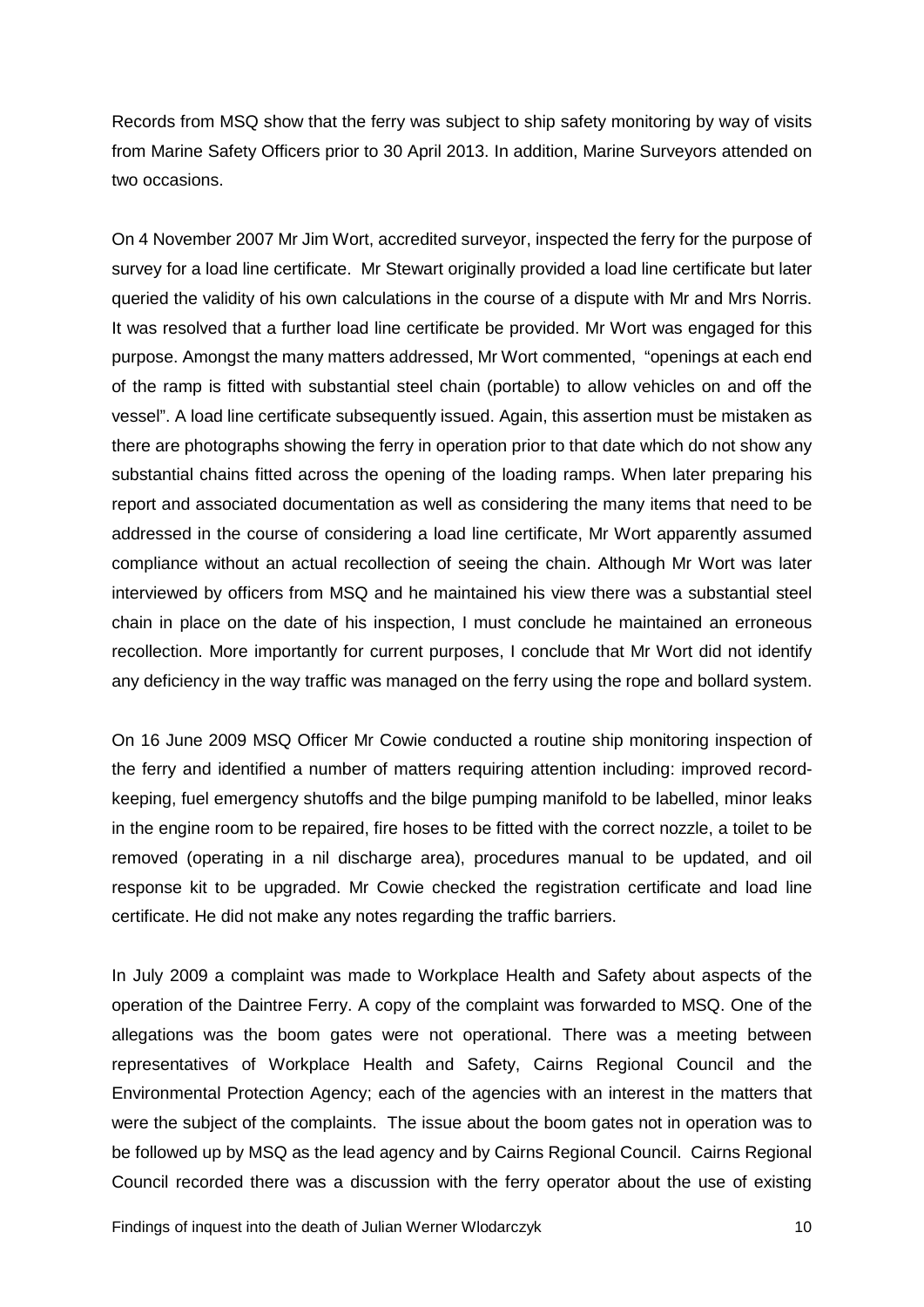hydraulic gates. There was an agreement to either remove the gates or amend operating procedures to reflect the current use of ropes and bollards.

On 2 September 2009, MSQ Officers Mr Vince and Mr Kevin Schindler, conducted an inspection of the ferry operation. The visit was in response to the complaint as well as for the purpose of routine ship safety monitoring. Mr Vince had been involved in the initial registration process and checked that safety issues identified by Mr Cowie in the June 2009 visit were being addressed. He made no specific observations regarding traffic barriers. He later reported to MSQ in statement after this incident:

"I cannot say that I have ever specifically looked for or checked any requirements for a barrier on the ferry. I think I made an assumption that the ramps when elevated constituted any barrier that may have been required."

Mr Schindler took notes during the inspection and recorded "to be fitted hydraulic boom gates to be upgraded and put back in service". Mr Schindler recalls speaking to Mr Norris regarding the inoperable hydraulic boom gates fitted to the ferry. Mr Norris told him he had spoken to Mr Tim Smith from Cairns Regional Council regarding the boom gates and was intending to commence work to return the gates to operational use in four weeks.

Clearly, there is a difference between the witnesses about the status of the boom gates and the suggestion of a return to use. I don't need to resolve that difference. It is sufficient to note the discussion about the type of traffic barrier as between rope and bollards or booms addresses traffic management and not containment.

On 2 September 2009, MSQ Officer Mr Vince conducted an inspection of the ferry, principally for the purpose of checking that the matters identified by Mr Cowie were progressed, if not rectified. Mr Vince found that the required work was completed but additionally noted one or two other minor matters requiring attention. Mr Vince did not make any observations regarding the traffic barriers on the ferry and did not make any enquiries regarding the core requirements for any barriers on the ferry.

On 30 June 2010, MSQ Officer Mr Dorante inspected the ferry and found the ships documents were well presented and the ferry well operated and maintained. He saw the traffic controller using a system of ropes and bollards as traffic barriers. He recalled a conversation with Mr Norris and was satisfied with the explanation that drivers were required to stay in their vehicles, engines turned off with the handbrake on and the vehicle either in park or in gear. Mr Dorante was satisfied with this arrangement given the sheltered area in which the ferry operated and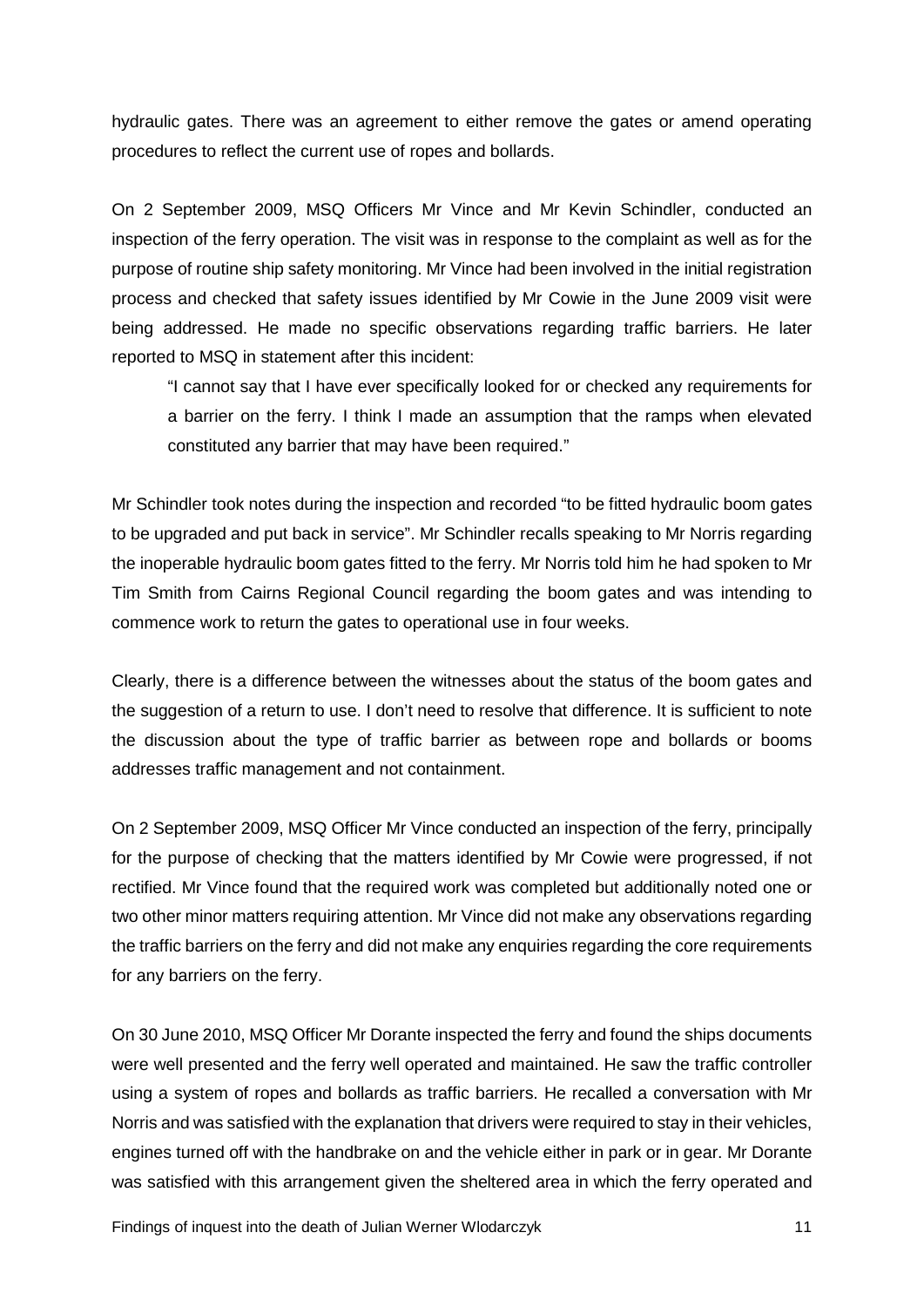commented it would be different if the ferry was undergoing sea voyages. Mr Dorante reported seeing the traffic controller checking vehicles to ensure they were complying with his instructions.

On 11 January 2012, MSQ Officer Mr Dorante conducted a further ship safety monitoring inspection of the Daintree ferry. Again, he saw the same system of ropes and bollards was used as a traffic barrier in conjunction with a public address system to direct drivers to turn off engines and apply the park brake. Mr Dorante made no adverse comment regarding the system.

On 18 February 2013, an accredited a marine surveyor inspected the ferry for the purpose of renewing the load line certificate. The surveyor renewed the certificate. He was later questioned by MSQ Officers after this incident if there had been a chain or rope across the opening to the ferry. Initially he had no recollection stating that it was not something he would normally be concerned about as it was not a recognised safety feature. When later shown a photograph of the loading ramp with the rope and traffic cones in place, the surveyor acknowledged the arrangement was in place on the day he inspected the ferry. In fairness to the surveyor, who was not a witness in the inquest, he was attending the ferry for the purpose of renewing a load line certificate and his reference to "not a recognised safety feature" may be an oblique reference to an issue of interpretation of the Uniform Shipping Laws as to what exactly was required in this situation.

In his statement to MSQ, it is interesting to note the surveyor refers to hearing of another incident when a vehicle did drive off the previous ferry. He states, "whether the driver drove off the ferry or whether he drove into the water from the ramp I am not sure, but that must be over 15 years ago now and was some story I heard long ago. I've never been aware of any other incident where a vehicle may have driven off the ferry before it was safely secured to the concrete ramp".

I observe that historically, the principal reason for the move from a prescriptive to a performance based approach to managing safety was the very fact that the prescriptive approach was no longer able to keep pace with the variety and complexity of hazards in different aspects of society. While the Uniform Shipping Laws provide an encyclopaedia of collective wisdom about standards associated with ship construction, these must be integrated with on-board operational procedures developed through a safety management system that addresses hazards associated with a particular operation. There are very few generic procedures any more.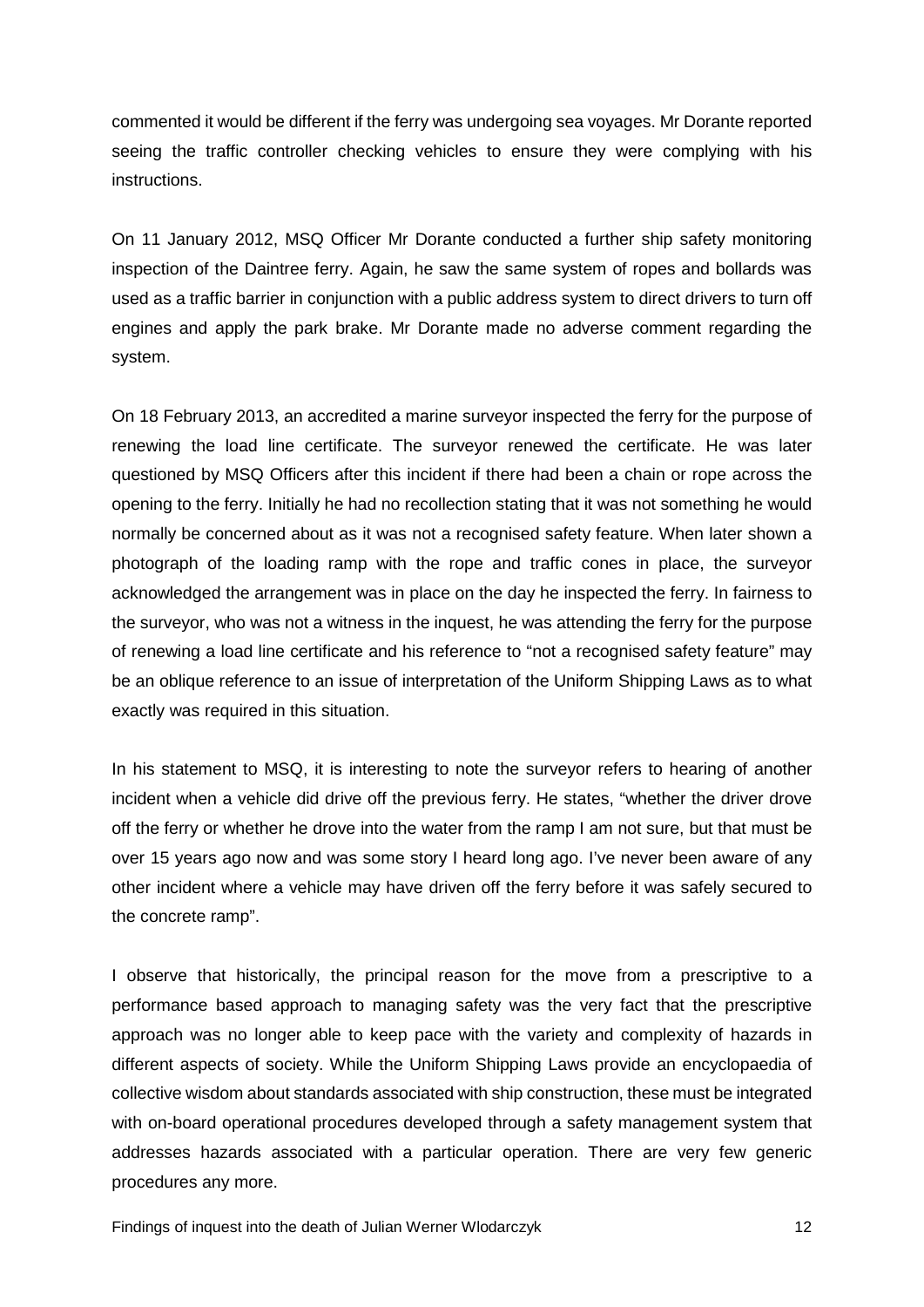## <span id="page-14-0"></span>**Post Incident Changes**

Following this incident, MSQ Officers attended the ferry and conducted an investigation. A direction was issued by an MSQ Officer to Mr Norris, based on a belief that the current system of ropes and bollards was inadequate, requiring:

- immediate installation of a minimum 8mm chain to be fitted at the fore and aft ramps of the ferry;
- installation of rigid physical barriers within four weeks; and
- the ramps of the vessel to be fully raised during river crossing.

In evidence, Mr Schindler explained that the ropes and bollards only provided a visual cue for traffic management and did not provide a containment barrier. He explained that the required barrier had to be sufficient to prevent a vehicle going overboard due to loss of control or a driver inadvertently driving forward. In response, Mr Norris, had steel gates fabricated and fitted at the openings. When the gates were closed, a chain was erected across the opening to support and reinforce the gates in the event of impact by a vehicle.

Mr Heinson recalled the day after this incident, he helped Mr Norris install heavy chain which was attached with D shackles and supported by plastic bollards. Mr Heinson thought the chain was sufficiently substantial to contain a vehicle. Mr Heinson also assisted in constructing and fitting the steel gates. In February 2015, a covert inspection of the ferry was conducted and revealed that the rigid physical barriers were in use and the ramps of the vessel were fully raised during the operation of the vessel.

## <span id="page-14-1"></span>**Broader Regulatory Response**

MSQ reports that immediately following this incident, it identified and inspected all other cable operated ferries in Queensland waters. These were identified as:

- Jardine River ferry
- Moggill ferry
- Bundaberg ferry
- Tewantin ferry

The Jardine River ferry is much smaller but was found without suitable traffic barriers. As a result a series of written directions were issued to the operators, Northern Peninsula Area Regional Council. The Council enlisted the assistance of a Marine Surveyor to rectify the issues. In the interim, a substantial chain was fitted to each loading ramp as a traffic barrier. It was reported the ferry lost a truck and a four wheel drive vehicle overboard two years earlier due to incorrect procedures being followed. In evidence, Mr Schindler provided further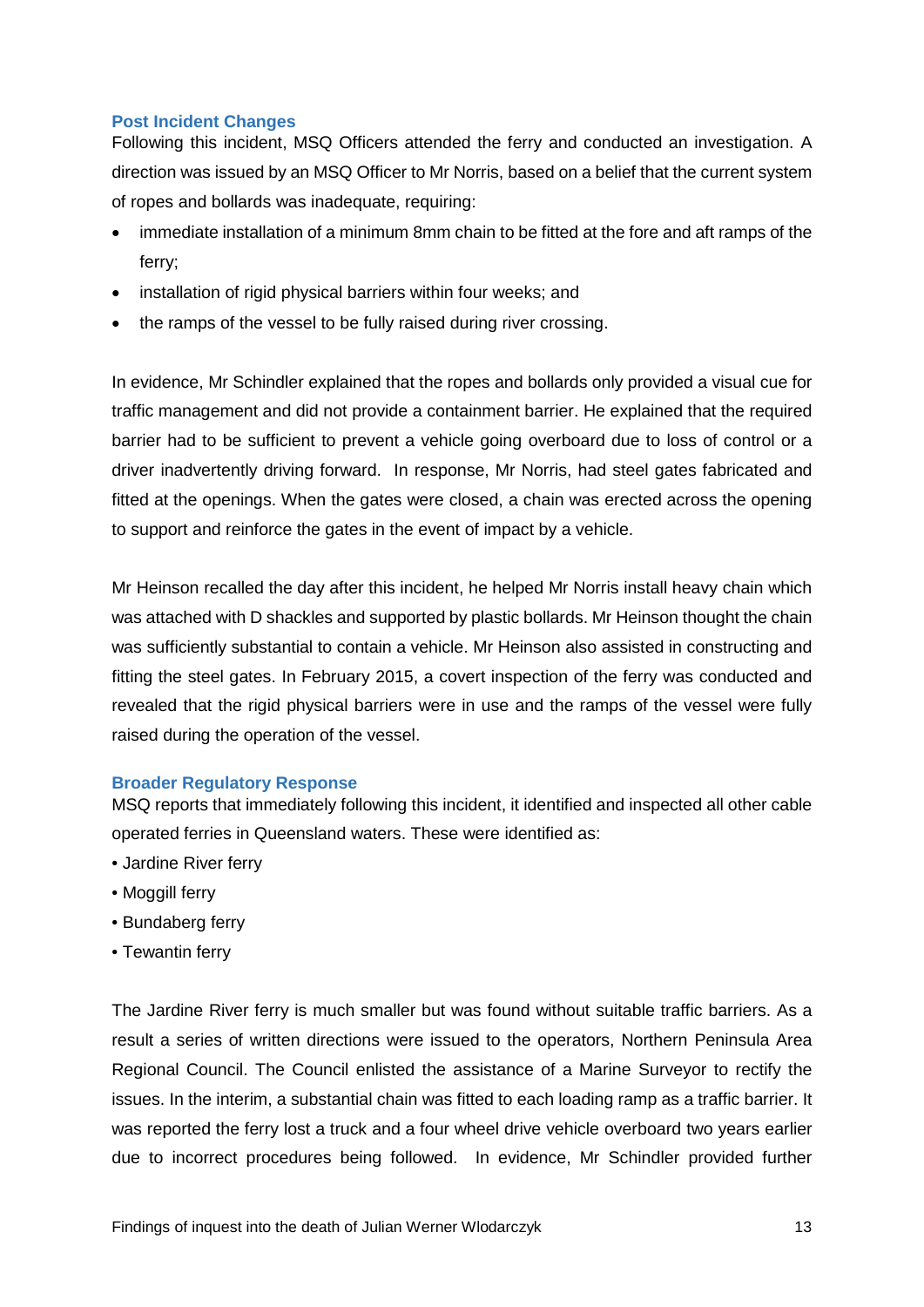information about these incidents. The truck, a large semi -trailer, boarded the ferry while it was not chained to the bank. As the truck moved forward, it pushed the ferry away from the bank and out from underneath it. The truck finished on the riverbed. The four wheel drive incident resulted from a brake failure. At the time, the Jardine ferry did not have any barriers in place at the opening.

MSQ reported the Moggill ferry was inspected on 15th May 2013 and found to be deficient in a number of areas mostly focussing on written procedures and documentation. The loading ramps themselves provide a traffic barrier, however a boom gate with a stop sign was also fitted, more as a visual cue for drivers during loading and unloading.

MSQ reported the Bundaberg cable ferry was privately operated for movement of vehicles carrying sugar cane. The operators ensured all trucks were securely chained to the deck of the ferry before it commenced movement. There were no deficiencies with the SMS or other documentation.

Finally, MSQ reported the Tewantin cable ferry was inspected on the 9th May 2013. It used the loading ramp as the traffic barrier due to the large angle of lift achieved when the ramp was raised.

It is to the credit of MSQ that it immediately identified the potential for the application of lessons learnt from this incident and reviewed like operations that might benefit from an inspection.

## <span id="page-15-0"></span>**Previous Incidents**

## <span id="page-15-1"></span>**Fatal incident 20 November 1998**

Stephen Terry was a passenger in a car travelling across the Daintree River on the ferry. He got out of the car during the crossing and when the ferry reached the other bank, he returned to the car. As he opened the car door, it was struck by the dog trailer of a forward moving truck, causing him to fall under its wheels. He suffered fatal injury. At this time, the only crew on the ferry was the Master. Passengers were required to go to the wheelhouse to buy a ticket. There was no active traffic management when it came to loading and unloading. A problem had developed with drivers prematurely moving forward in anticipation of disembarking.

An inquest was held and findings were delivered, on 3 November 1999. A number of recommendations were made including a requirement for a second crew member to collect tickets and to manage traffic when loading and unloading. It was also recommended that a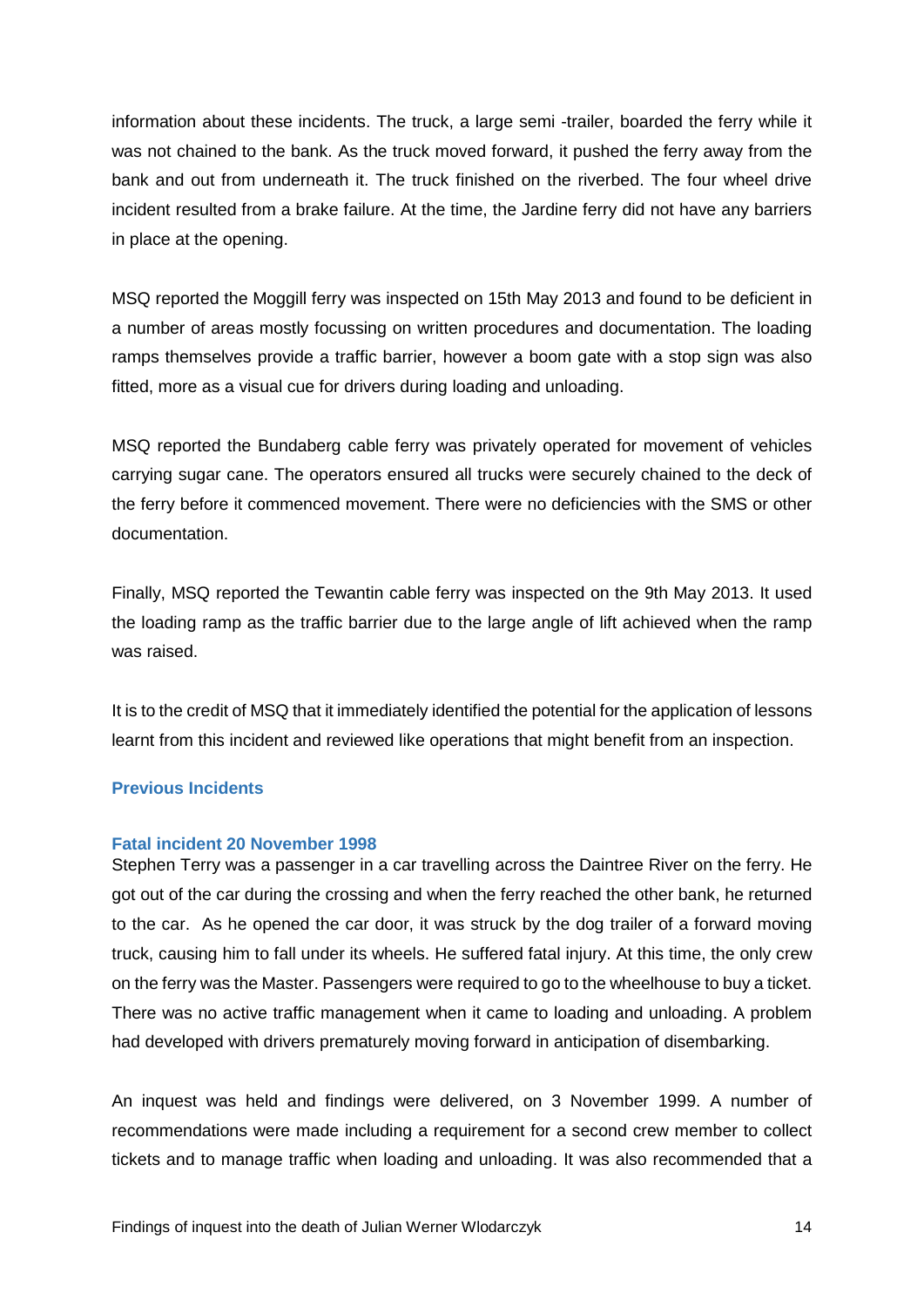system of traffic lights or a boom gate be installed at each end of the ferry to indicate when it was safe to embark and disembark. It was also recommended that pedestrians be separated from vehicles and a public address system be used to direct pedestrians to return to vehicles before traffic moved off the ferry.

The Maritime Division within the Department of Transport, the predecessor to MSQ, received a copy of the findings and recommendations on 13 December 1999. A further Maritime Division memorandum (dated 15 December 1999) recommended the Coroner's recommendations be implemented at the earliest opportunity. A meeting was held (memorandum dated 22 December 1999) between the Regional Harbour Master (Cairns), the ferry operator and the Douglas Shire Council to discuss the implementation of the Coroner's findings and resolved that the operator's compliance with recommendations be monitored regularly. The Douglas Shire Council wrote a letter dated 27 September 2000 to the Director General of the Department of Justice and Attorney General outlining the Council's response to the findings that included the report that a system of chain and plastic traffic sentinels was used to control loading and unloading under supervision of the crew.

## <span id="page-16-0"></span>**Non-fatal incident 16 December 2000**

On 16 December 2000, Mr Peter Mansfield prematurely drove through the rope barricade on the ferry and into the Daintree River approximately 6 metres from the shore ramp. There were no injuries to anyone however the vehicle sustained damage. The ferry was stopped and assistance given to Mr Mansfield. The incident occurred at 11.35 pm at night. The traffic controller had finished at 9pm in accordance with the safety management manual and was not present. The Master at the time was Alan Ross. He completed a marine incident report which was faxed to MSQ a division of Qld Transport. The matter was also reported by Neil Pese, then owner of the ferry, by fax to Mark Kelleher (Acting CEO of Douglas Shire Council) on 18 December 2000. MSQ referred the incident to Cairns Water Police for investigation on 20 December 2000. However, there is no record in MSQ of any follow up of that referral or investigation outcome.

After this incident, FCU investigator Sgt Fisher interviewed Mr Peter Mansfield and obtained a detailed account of the incident. Mr Mansfield was a veterinarian in Mossman and lived on the Cape Tribulation side of the Daintree River. He was called out one night between 10 and 11:30 PM. He drove onto the ferry and was the only vehicle on board. It was dark and raining heavily. As the ferry approached the southern bank, there was a car waiting with its headlights on high beam. With the heavy rain and headlights in his eyes, Mr Mansfield was unable to see much ahead. He watched the ferry approach the pylon he knew to be near the bank.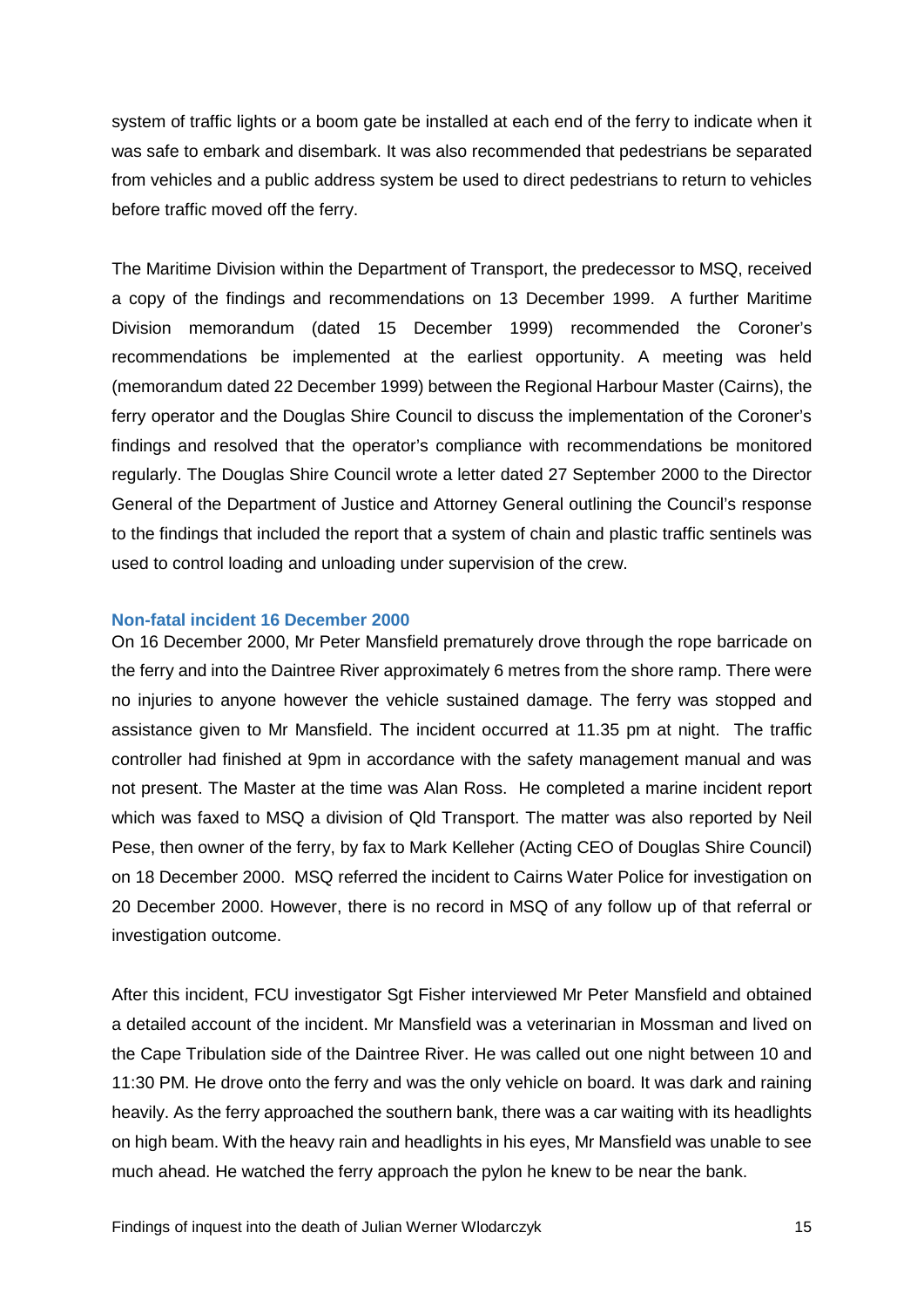Mr Mansfield was experienced in taking the ferry at night time. When there was no deckhand on board, the Master generally remained at the controls in the wheelhouse. The only visual barrier was either a rope or chain across the front and rear openings. Mr Mansfield knew how to embark and disembark the ferry. The general procedure was that once the ferry stopped, the ramp was lowered into place on the bank, and he disembarked.

On this occasion, with the rain and headlights in his eyes, Mr Mansfield saw the pylon on his right hand side and the ferry stopped moving. He felt the ferry stop and heard the ramp go down and 'clunked' as the chains stopped lowering. Mr Mansfield believed the ferry was in place against the ramp and drove off the end of the ferry and into the river. He escaped his partially submerged vehicle by kicking out the passenger side door and swimming to the surface. Later, Mr Mansfield asked the Master about the ramp being lowered and the ferry stopping. The Master explained he couldn't see the southern bank so he stopped and lowered the ramp intending to sneak into the bank. Unfortunately Mr Mansfield didn't understand what he was doing.

This incident clearly demonstrates that there is a real risk, (notwithstanding procedures in place for traffic management), of a driver making an error of judgement and driving off the ferry before it reached the bank. If traffic management extended to include the concept of containment, the likely outcome would be a damaged vehicle, not a vehicle overboard.

## <span id="page-17-0"></span>**Others**

Mr Warren Jack, in his statement to MSQ, recalled that the old ferry had ramps that raised right up and cars weren't able to drive up them. He recalled one occasion when a woman turned around to tend her baby in the back seat and most likely knocked the car into gear. It moved up the inclined ramp and stalled because of the angle. Mr Jack reported no like incidents on the new ferry. I note it was probably fortunate the woman's car was only idling, not being deliberately driven forward. Mr Jack also reported experiencing a few problems with the ropes and bollards over the years. He said some cars just start to drive off once the ferry reached the bank before the ropes and bollards were moved clear. He said cars got tangled in the bollards and this made them stop. Mr Jack says he didn't report the incidents as he did not feel they were of great enough significance.

In evidence at the hearing, Mr Jack said he was not on the ferry when the December 2000 incident occurred with Mr Mansfield but heard about it a few days later. He couldn't recall specifically how, might have been about town in Mossman. He was also asked about the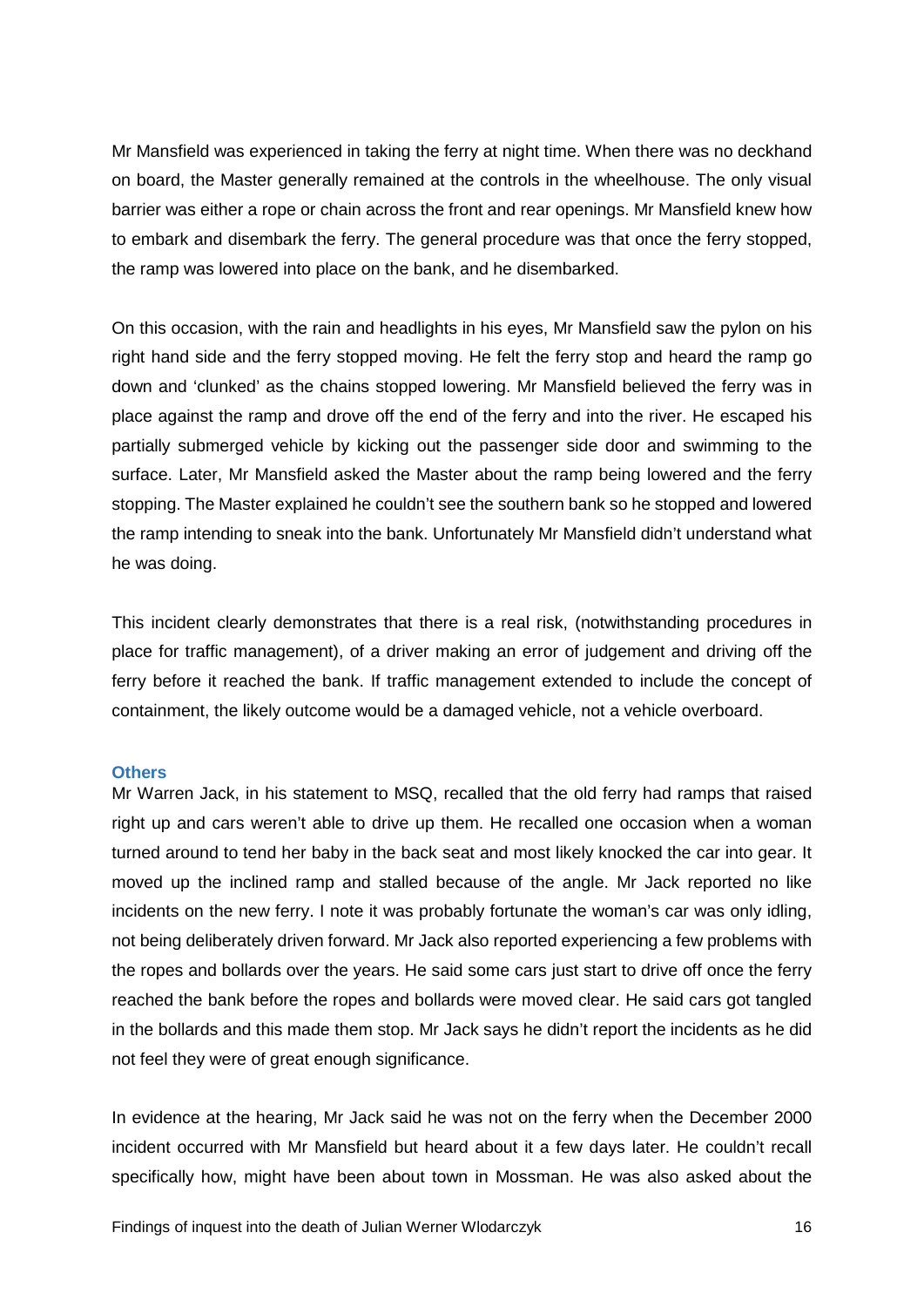incident with the lady and baby. Were there ropes and bollards in place then? Mr Jack said yes and explained that the rope just slid up and over the top of the car. He told the court that nothing changed after this incident, they continued using ropes and bollards. Mr Jack was asked about his knowledge of other incidents. He could only recall a few incidents of cars bumping into each other. He assumed a driver forgot to apply the park brake and when the ferry started moving, the car rolled into another.

Mr Warwick Healy, Ferry Master, provided a statement to MSQ in which he recalled the fitting of hydraulic boom gates but said they didn't function properly. "When the ferry was landing on the bank and throttling back, some cars didn't have their handbrake on and would roll forward into the booms and cause damage. They were a flimsy design and build and would not have stopped the vehicle, they were a telescopic boom from each side with flimsy metal."

It also interesting that Mr Healy considered it impossible for a vehicle to go up the ramps if ramps were fully raised. He also said that the failure of people to apply their handbrake concerned him although he was satisfied that a fully raised ramp was sufficient to prevent them rolling off the ferry. He says it was always a clear instruction the loading ramps were to be fully raised at all times the ferry was underway.

In evidence, Mr Heinson recalled hearing about an incident when a young driver, unfamiliar with the ferry, came onto the ferry and just kept driving. Someone told him to move as far forward as possible. He went too far. Mr Heinson was asked about his knowledge of any incidents of vehicle moving while the ferry was in operation. He said, "That kind of thing happened often. I mean, people just don't listen. You tell them to turn their engines off, put their handbrakes on, don't get out of the car. Everyone ignored you".

### <span id="page-18-0"></span>**On-board Safety Management**

The *Transport Operations (Marine Safety) Act 1994* (Qld) imposed a general safety obligation on owners, operators, masters and crew members of ships. Essentially, the general safety obligation provides that the owner and master of a ship must not operate the ship unless it is safe. A ship is safe if it is seaworthy, and is appropriately equipped and crewed, to meet the ordinary perils of the voyage on which the ship is proceeding or about to proceed.

In the MSQ Investigation Report, Mr Schindler explains:

One method of demonstrating that safe operating policies, procedures, and risk management practices are being used is through the implementation of a Safety Management Systems (SMS). The SMS forms part of a suite of documentation required under the National Standard for Commercial Vessels Part E- Operational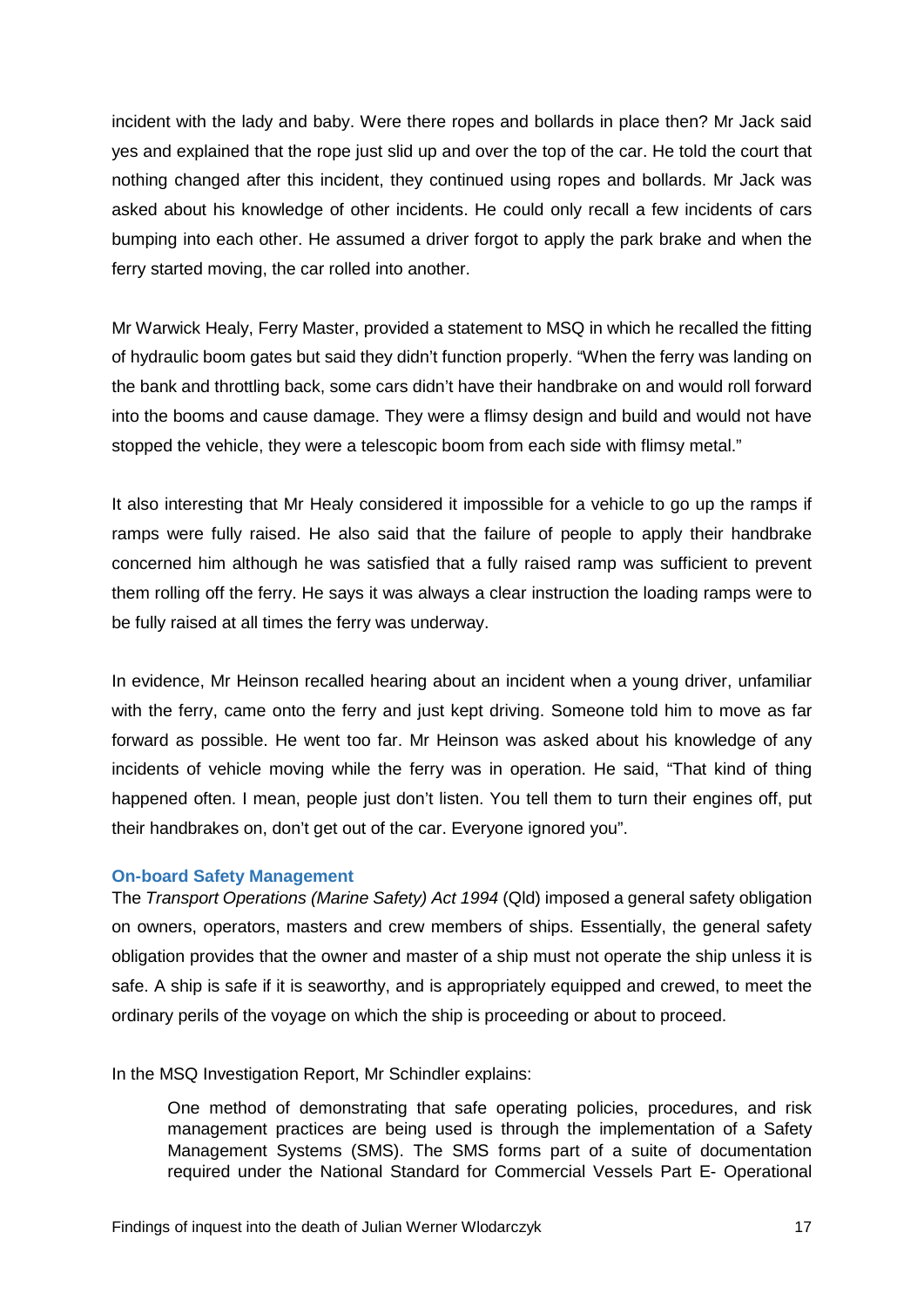Practices. The SMS should address aspects such as ownership details, crewing arrangements, emergency and on board operations, procedures, safety inductions, training and drills for crews.

The Daintree River Ferry had a Safety Management System in place at the time of the incident, this System was last checked by Marine Officer Tony Dorante on the 11th January 2012.

The system was contained within the Commercial and Fishing Ships Operating Documents as supplied to Maritime Safety Queensland by the Queensland Police service. On review it appears these documents were based on a template distributed to industry by Maritime Safety Queensland. A number of sections within the documents have little relevance to the operation of the ferry.

The documents also contain an Occupational Health and Safety Management System, the document contains a risk matrix and definitions but no documented risk assessment of workplace and operational risks and the controls placed on these risks is contained in the system.

He later continued:

Significantly a large section is devoted to the risk hazard assessment process however no documented risk hazard assessment and the control steps for the ferry is included within the document.

Had a thorough risk assessment process taken place then the flaws of the Traffic Barrier

System may have been exposed and a more effective system introduced.

Mr Schindler listed the absence of a traffic barrier and lack of an effective risk assessment as, amongst several other factors, contributors to the incident.

On reviewing the operating documents from the ferry, it is clear that many standard shipboard procedures are addressed. However, there are two observations I make. Firstly, there is no suggestion on the face of the documents that the procedures were risk assessed, that is, the hazards associated with a procedure were identified, the risks assessed, and appropriate control measures selected and incorporated into a reviewed procedure. Secondly, there is no key document like a risk or hazard register that centrally lists all of the operational hazards and how they are addressed. The procedures that do exist, suggest mere documenting of how tasks are performed or 'how we do things around here' on the assumption that experience (albeit limited) dictates what is safe.

Some basic procedures are seriously ill conceived. For example, the 'man overboard procedure'.

The following procedure should be followed in a Man or Vehicle Overboard Event: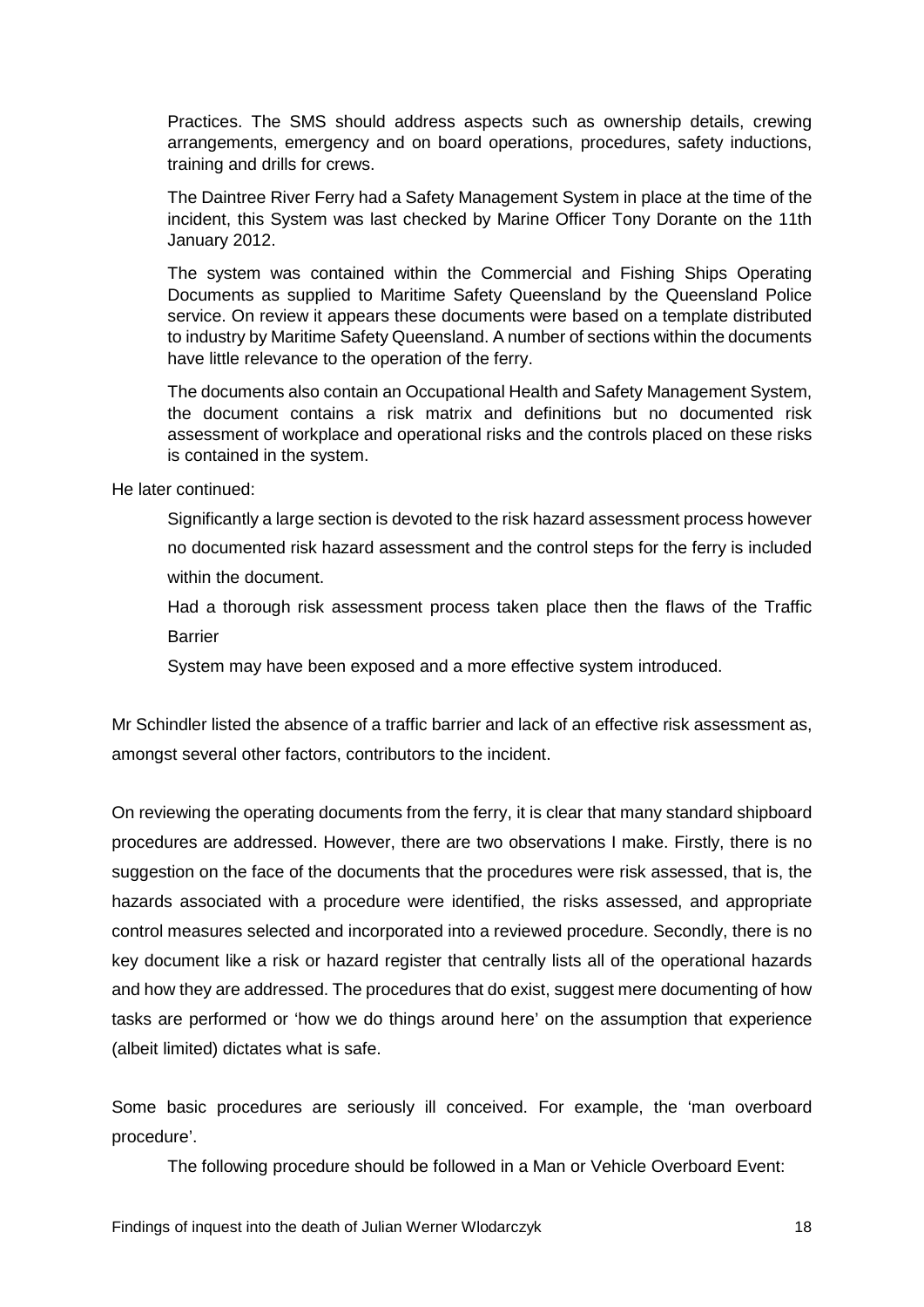1. Shout Man or Vehicle Overboard

2. Immediately halt Ferry

3. Throw a lifebuoy over the side, upwind and close to the person without hitting him/her.

4. Dispatch Carly Float if required.

5. Post one or more lookouts to keep the person or vehicle insight at all times (with a spotlight if necessary)

6. CALL 000 OR USE VHF RADIO TO NOTIFY EMERGENCY SERVICES

7. Notify ferry house occupants & ticket booth if operational.

8. Indicate to the person in the water that he/she has been seen and recovery action is being taken.

9. If person cannot be reached from ferry deck, employ ferry tender to aid recovery.

One immediate observation I make is the procedure contemplates the possibility of a vehicle overboard!

In evidence, Mr Jack told the court that there was a man overboard procedure and it was regularly drilled. However, when asked about the drill, he recited a standard man overboard procedure for a conscious person. It became evident that the ferry was not equipped to address the possibility of an unconscious person overboard. For example, a person who is rendered unconscious before entering the water. There was no tender (dinghy) on-board the ferry to assist in retrieval. The ferry has very limited capacity to move about to effect a retrieval, particularly since is operates across any current. The operation is reliant on raising the alarm with the shore base and a person being available to access a dinghy on the bank to rescue the unconscious person from the river. That procedure is hardly adequate. More importantly, this reflects poorly on the hazard identification and risk assessment process. What could happen and how to respond? This shortcoming was not noticed by MSQ Officers during routine ship safety inspections.

More relevantly, the rope and bollard system is documented as follows:

The bollard & rope system is designed to control and direct the flow of vehicular traffic into the appropriate lane whilst loading and unloading the ferry.

The typical bollard & rope system operation procedure shall be as follows:

1. Master - verbal radio instruction to traffic controller to commence loading.

2. Traffic Controller - to ensure all pedestrian and vehicular traffic are well clear before loading commences.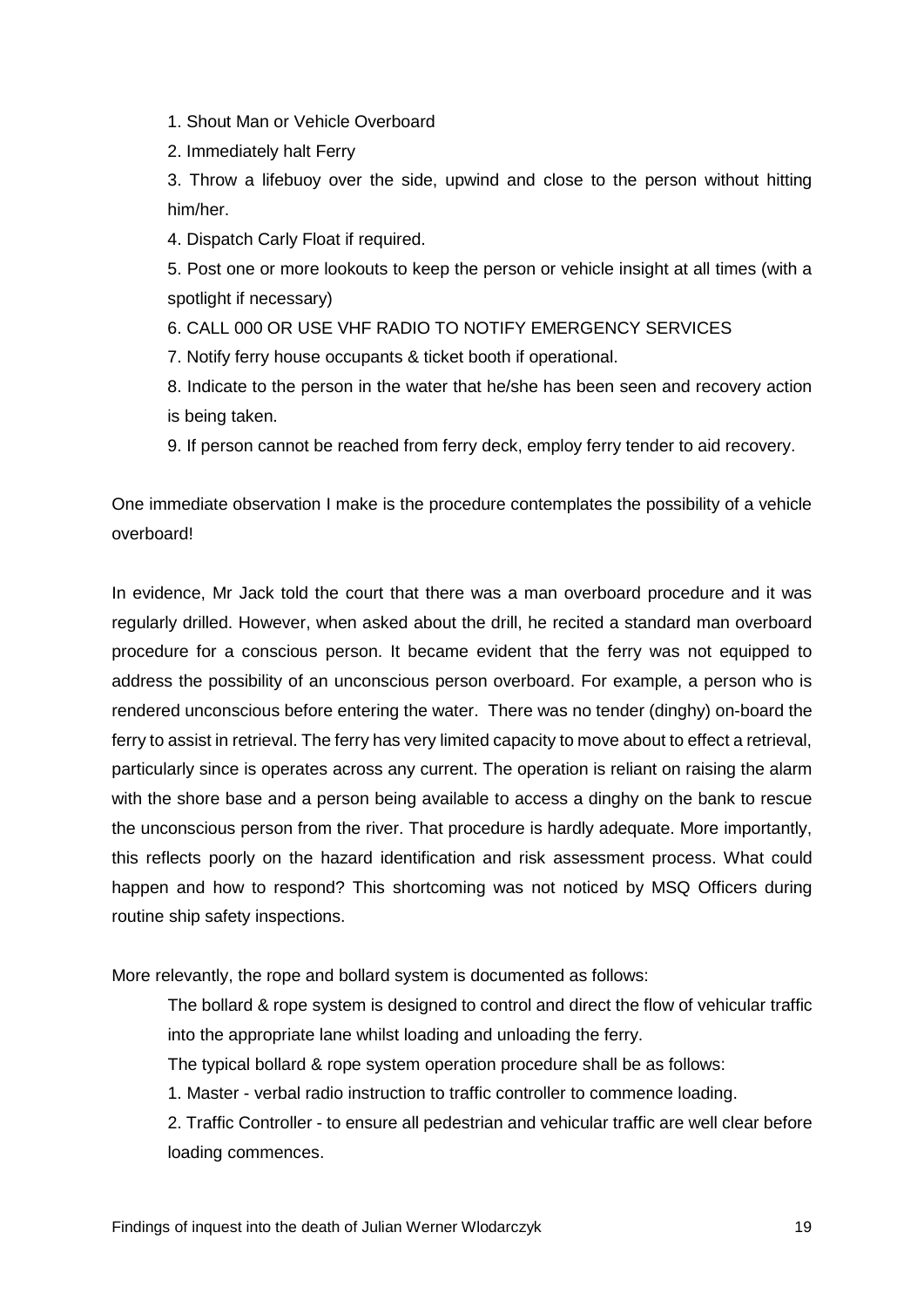3. Traffic Controller to release rope & move bollard of specific lane to commence loading.

4. Once lane loaded close lane by replacing bollard & rope.

5. Continuing procedure steps 3 & 4 in each lane until ferry is loaded/unloaded.

7. Master to sound horn or contact traffic controller via UHF radio if dangerous situation arises to alert traffic controller and stop loading until problem is rectified.

8. Ropes and bollards to remain in the closed position at all times once ferry has left the shore unless in emergency situations when vehicles are required to exit immediately on landing. Deckhand/Traffic Controller to direct traffic in a controlled manner to exit vehicles as quickly & safely as possible.

Mr Norris was firmly of the view that if Mr Smith had complied with this procedure, in particular, had raised the ramp and put in place the rope and bollards, the incident might have been prevented. Mr Wlodarczyk would have had the benefit of traffic control and better understood when to depart. While at first glance there is some logic in this perspective, it is premised on the understanding that traffic management is all that is required, not containment.

The procedures in place at the time of the incident were apparently not developed to address unintended or inadvertent or premature departure of a vehicle from the ferry notwithstanding the 'Man/Vehicle Overboard' procedure. This is a very important omission. If the thinking associated with the ropes and bollards is traffic management (and that is clear from all of the witnesses involved in the ferry operation), here lies the opportunity for a sequence of events and conditions that cumulatively increased the risk of an incident. Mr Smith is alone, he sees the flashing headlights and thinking it might be an emergency, returns the ferry to the north bank. In the absence of a deckhand, there is no-one to position and reposition the ropes and bollards. Mr Wlodarczyk was known to Mr Smith and familiar with the ferry operation including loading and unloading. Perhaps Mr Smith thought Mr Wlodarczyk did not need 'traffic management' given his familiarity with the operation, a bit like the experience of Mr Mansfield. Similarly, Mr Smith could not have foreseen the potential consequences of the adverse weather about to descend onto the scene and how these features might impact or compound issues with how Mr Wlodarczyk's perceived what was happening vis-a-vis when to depart.

However, if the safety system had identified as a hazard - unintended, inadvertent and premature departures; and recognised the required control measure was containment, a different mindset would likely have prevailed. If the crew were trained on the need for containment in addition to traffic control, and that training followed up with supervision and auditing, there would likely be a different mindset and less chance of Mr Smith omitting to act.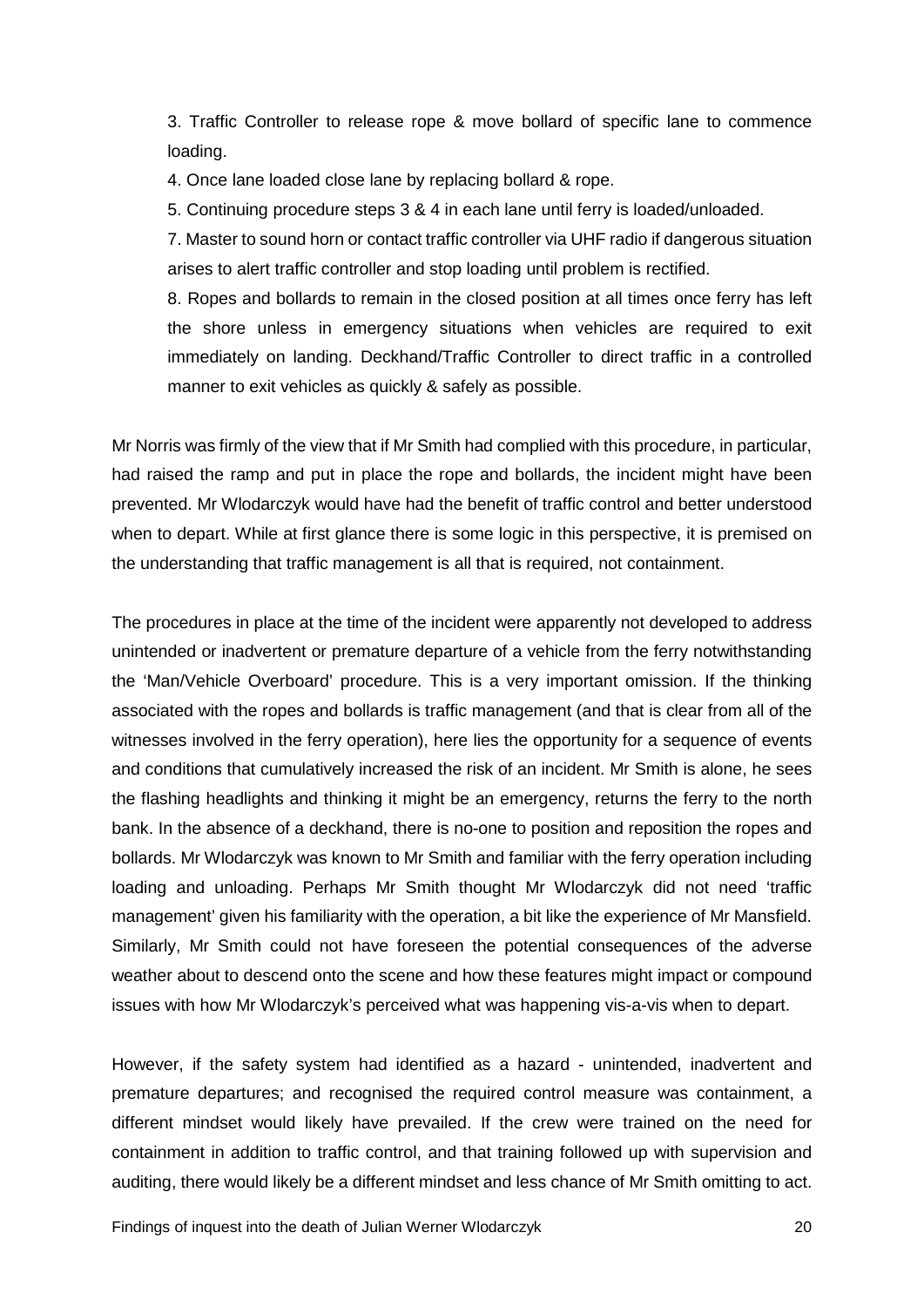The need for containment is more likely to be considered necessary in all circumstances and less likely to be rationally omitted.

This incident happened on 29 April 2013 and starting on 1 July 2013, a transition of responsibility started for maritime safety from MSQ to Australian Maritime Safety Authority (AMSA). I recently summarised the change in another inquest, which I adopt for current purposes, as follows:

'Before 1 July 2013, each State and Territory had its own regulatory framework for marine safety, as did the Commonwealth. The Australian Maritime Safety Authority was the Commonwealth regulator. The Queensland regulatory framework was established through the Transport Operations (Marine Safety) Act 1994 and Marine Safety Qld (MSQ) was the regulator. The Act imposed general safety obligations to ensure seaworthiness and operational safety, and allowed for those obligations to be discharged by compliance with relevant standards. General safety obligations were imposed on designers, builders, owners and masters about the condition of ships. The requirement to register a commercial vessel provided the opportunity to ensure that certificates of compliance with relevant standards from accredited entities about design and construction were obtained before the vessel commenced operation. There were regulations and subordinate legislation in the form of standards to support this scheme. Relevant to seaworthiness, Queensland adopted the Uniform Shipping Laws as well as later the National Standard for Commercial Vessel (as used by AMSA).

In 2011, the States and Territories agreed with the Commonwealth, through the Council of Australian Governments, to establish a single national regulator (AMSA) and regulatory framework underpinned by the Marine Safety (Domestic Commercial Vessel) National Law to achieve consistency in the management of marine safety. The national system started on 1 July 2013. Vessels that existed at that date were grandfathered, meaning compliance with the then Qld standards was sufficient; those vessels will be transitioned to the national operational standards, so long as there is no change to the operations of the vessel or change to operational area. Compliance with the national standards relevant to vessel standards was and is not required. However, those vessels are required to meet national equipment and risk management standards over the transitional period (2013 – 2016).'

Mr Shaun Thomas, Manager, Domestic Vessel Operational Safety, AMSA reported:

• AMSA is a Commonwealth statutory authority established by the Australian Maritime Safety Authority Act 1990 with the function of regulating maritime safety, marine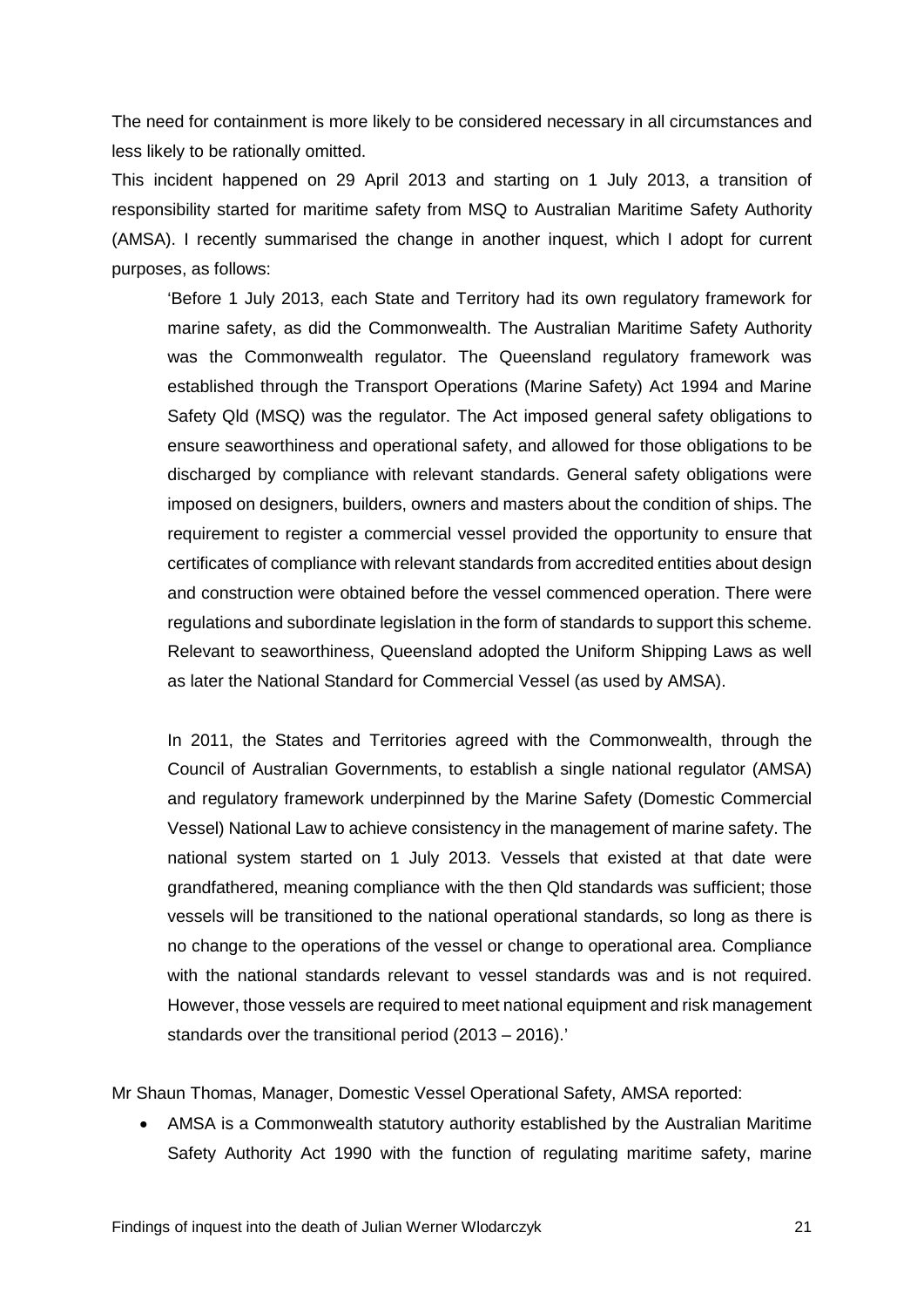environment protection and pollution response and maritime and aviation search and rescue in Australia.

- AMSA is the 'National Regulator' for the purposes of the Marine Safety (Domestic Commercial Vessel) National Law Act 2012 (the National Law). Section 10 of the National Law provides inter alia that functions of the National Regulator are 'to undertake investigation, monitoring and enforcement activities under or for the purpose of the National Law; to develop and maintain national standards, guidelines and codes of practice relating to marine safety; and to develop or commission education programs relating to marine safety.
- The vessel 'Daintree River Ferry' is a Class 1 (Passenger) 'existing vessel' for the purposes of the National Law's subordinate legislation. As such it is a condition of the certificate of operation in force for this vessel that it complies with operational practices, emergency management requirements, crewing requirements, safety management requirements and audit requirements that applied to the vessel on 30 June 2013.
- The National Law imposes general safety duty obligations on the owners, masters and crew of a Domestic Commercial Vessel (DCV). Specifically, section 12 of the National Law requires that an owner of a DCV must, so far as is reasonably practicable, ensure the safety of the vessel, the marine safety equipment that relates to the vessel and the operation of the vessel.
- The obligation to implement and maintain an SMS so as to discharge the general safety duty obligations imposed by section 12 of the National Law commenced with the commencement of National Law on 1 July 2013.

In September 2015 the ferry was the subject of a compliance inspection. By improvement notice dated 2 September 2015, MSQ/AMSA noted the 'SMS not compliant with current standard' and required a 'review and update to current standard'. It appears that Sirron was still operating under the older operating records, not a formal SMS as required from July 2013. There was a transition period for operators but that expired on July 2015.

In response, Sirron engaged an external consultant to assist with a review of its operating records and the development of a SMS. In the month prior to start of the inquest, a copy of the draft SMS was submitted to MSQ in the expectation of feedback and finalisation.

The inquest started on 17 November 2015. Prior to calling Mr Norris, the then current procedures or SMS were required to be produced. The document was produced and admitted as Exhibit 22. On review, I expressed concern in court about the possibility of serious flaws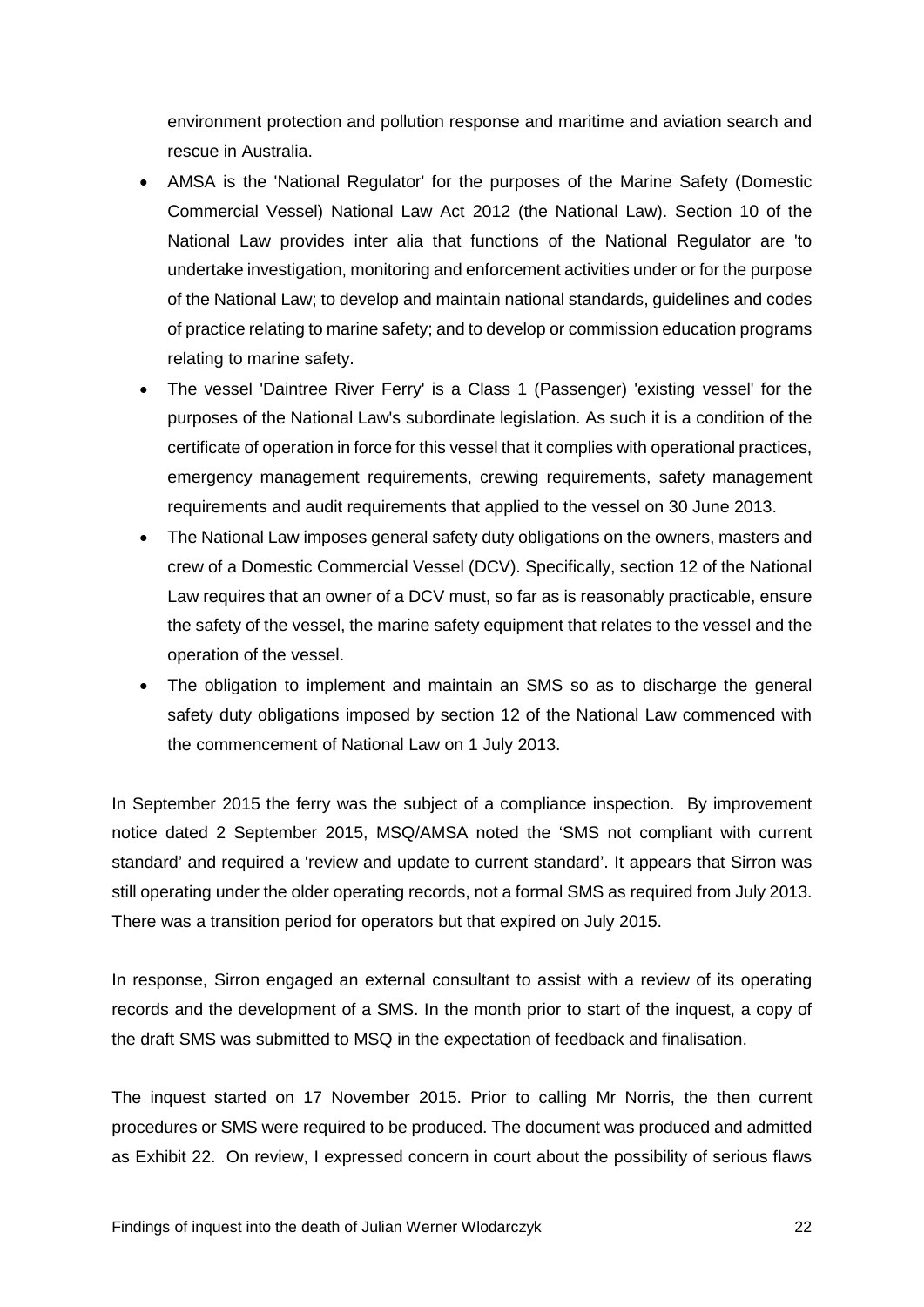in the SMS when compared to AMSA material in evidence about what an SMS should contain by way of framework, processes and content. AMSA, through MSQ, agreed to review the SMS documents and report back to the court.

On 17 November 2015 Mr David Adams, AMSA was asked to review a revised copy of the SMS for the Daintree River Ferry to ensure it complied with the minimum requirements of National Standards for Commercial Vessels (NSCV) Part E – Operational Practices. On review, he concluded the new documented SMS did not meet the required minimum standard. He identified shortcomings and improvements to be addressed. He also noted as it was a new document, he had not had the opportunity to observe or verify any procedures, checklists or reporting documentation which may have been recently implemented on board the vessel. Mr Adams concluded that the current SMS required significant work to address and improve the identified shortcomings to ensure it is compliant.

He took the opportunity to make a number of suggestions, some of broader application, namely: –

- MSQ officers conduct operational monitoring of the ferry SMS to ensure the documented policy and procedures have been implemented and that they effectively mitigate any identified risks to an acceptable level.
- That MSQ recommend to the National regulator a working group be formed involving the owners of the 28 ferry-in-chain operations within their jurisdiction, with a view to developing a national standard for operating these vessels.
- Specific maritime auditor training be made available to MSQ officers to ensure a consistent and credible approach to auditing SMS's.

A new SMS for the Daintree ferry was developed and published in December 2015. The SMS includes a Hazard Register wherein a vehicle overboard is identified and the controls/risk reduction action includes lock traffic barrier gates at the loading ramp (reflecting the new procedure). The hazard register marks a dramatic improvement on what previously existed, particularly by way of strategic overview about what hazards were identified and how they are managed. The documentation of the framework and processes of the SMS are improved. The Man/Vehicle Overboard Procedure now includes the launching of an on-board tender.

I am satisfied that Sirron produced a compliant SMS.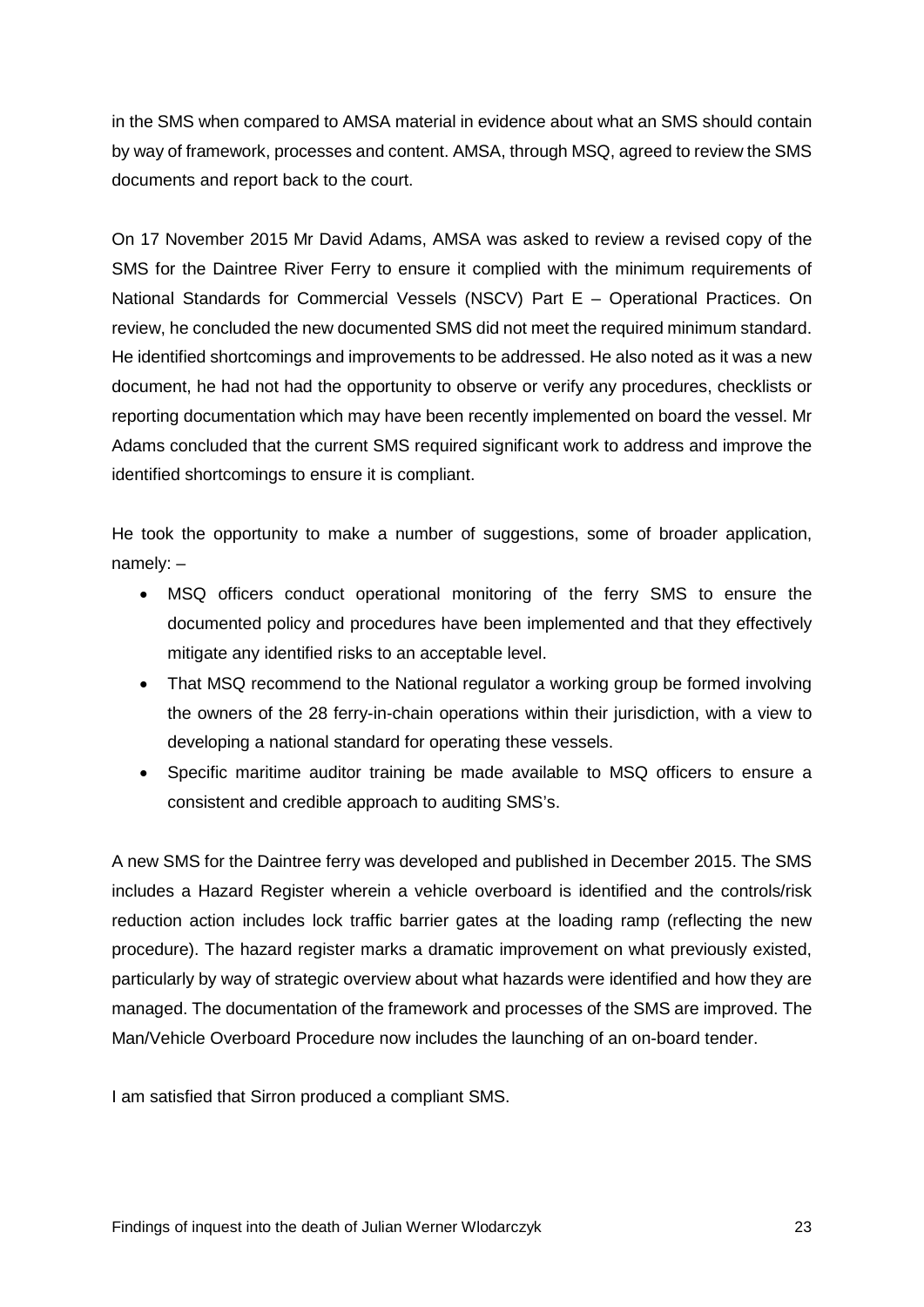## <span id="page-25-0"></span>**Oversight – Douglas Shire Council**

Douglas Shire Council engaged Sirron to provide a ferry service across the Daintree River from 10 July 2006 to 30 June 2016. The contract was more recently extended. The contract required Sirron to have an Operations and Procedures Manual as required and authorised by Qld Transport as well as a Risk Management Plan to be submitted and approved by Douglas Shire Council. It could not be established whether the latter step was undertaken.

The contract also required remote control traffic barriers to be fitted and maintained. No further information was provided in the contract about the nature and extent of the contemplated traffic barriers. It will be recalled that after the inquest into the death of Stephen Terry, Douglas Shire Council reported it imposed a requirement for a system of ropes and bollards to control loading and unloading under the supervision of the crew. It appears that Douglas Shire Council later accepted the rope and bollard system as used by Sirron as compliant with the requirement for a traffic barrier, apparently accepting the continued use of the original remotely controlled boom gates was not practicable.

I note that coincidentally in evidence, witnesses referred to safety issues with the shore based boom gates. Counsel Assisting submitted I should recommend Douglas Shire Council conduct a risk assessment and implement any necessary changes to the use and operation of the shore based boom gates. I have not addressed this matter in my findings because it lacks sufficient connection with the causal contributors to this death but I note Douglas Shire Council, in response, committed to that course in any event.

In its submission, Council stated by letter dated 15 March 2016:

The Council also commits to conducting regular inspections of the Ferry operations and to discussing performance/non-performance issues and other general operational issues with the Ferry operator at appropriate intervals and certainly more frequently than has been the case in the past. All inspections and discussions will be properly documented to assist the Council in identifying and assessing the risks associated with the Ferry operations and monitoring the timely implementation of appropriate changes. The Council is committed to the safe operation of the Ferry service and to preventing a similar incident (or any incident) occurring in the future.

I am satisfied that Council has committed to proactively managing risks associated with operation of the Daintree ferry. While operators may come and go, Council has the opportunity to act as a repository of long term corporate knowledge about risks and to influence the terms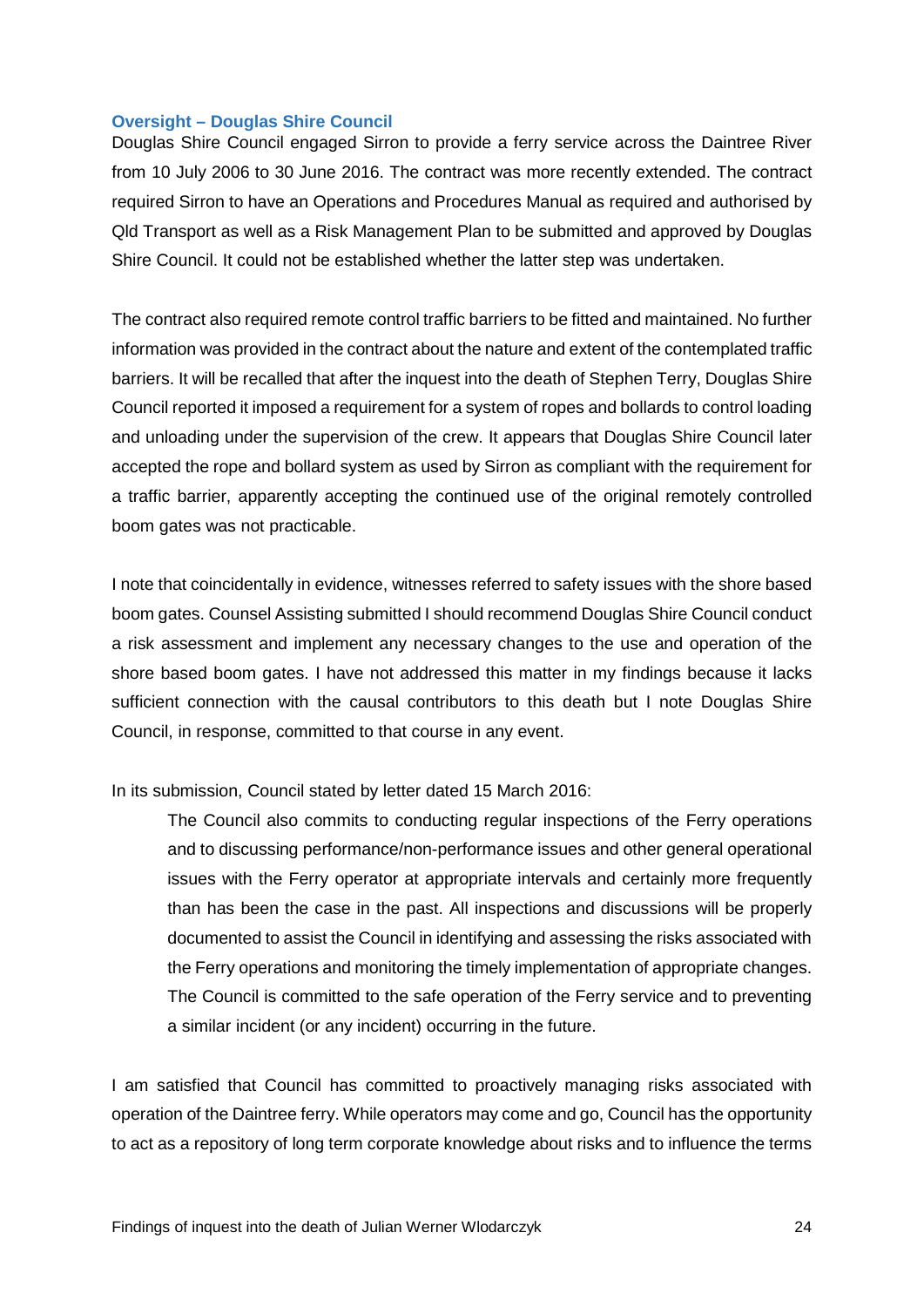of its contractual arrangements with operators as another check on appropriate risk management.

## <span id="page-26-0"></span>**Discussion, Analysis and Conclusion**

The 'story' relating to this tragic death reminds me of the academic work in safety science of Sidney Dekker in his publication, '*Drift into Failure'* (Ashgate, 2011). In chapter 2, he reviews a passenger aircraft crash investigation and proposes two questions that stand between 'us and a firmer, further understanding of safety in complex systems' (p.33). The first is why, in hindsight, do all these other parts (the regulator, the manufacturer, the airline, the maintenance facility, the technician, the pilots) appear suddenly "broken" now? He writes:

"The broken parts are easy to discover once the rubble is strewn before our feet. But what exactly does that tell us about processes of erosion, of attrition of safety norms, of drift toward margins? What does the finding of broken parts tell us about what happened before all those broken parts were laid out before us?"

Dekker suggests that part of the problem relates to what is understood as 'system thinking'. He writes system thinking is about relationships, not parts.

"System thinking is about the complexity of the whole, not the simplicity of carved out bits. Systems thinking is about non-linearity and dynamics, not about linear cause – effect – cause sequences. Systems thinking is about accidents that are more than the sum of the broken parts. It is about understanding how accidents can happen when no parts of broken, or no parts are seen as broken."

Dekker suggests this produces the second, more fascinating question:

"Why did none of these deficiencies strike anybody as deficiencies at the time? Or, if somebody did note them as deficiencies, then why was that voice apparently not sufficiently persuasive? If things really were as bad as we make them look postmortem, than why was everybody, including the regulator – tasked with public money to protect safety – happy with what was going on? Happy enough, in any case, to not intervene? You see, we create a huge problem for ourselves when we call these afteraccident discoveries by all kinds of normative names, like deficiency, or inadequacy, or shortcoming. Inadequate or deficient or short relative to what? Clearly people must have seen the norms that ruled their assessments and their decisions at the time is quite acceptable, otherwise pressure would have built for changing these norms. Which didn't happen."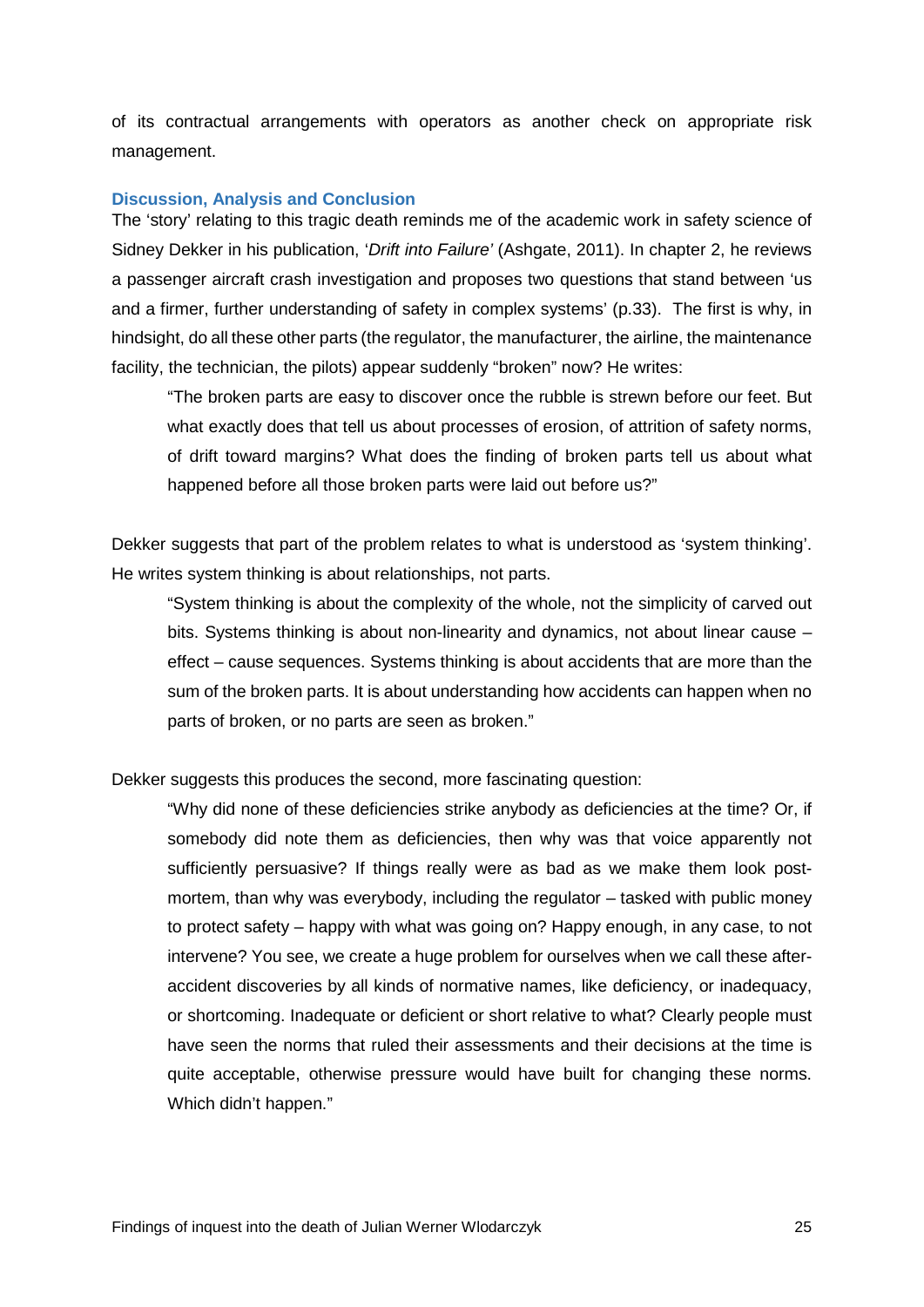He later continues:

"One way to look at these influences, and the accident they eventually helped fashion, uses a story of drift: drift into failure. The story of drift is just that: a story, a way of telling things, of weaving them into a coherent narrative. The reason for telling it is not to claim a true account of what happened. The reason is to encourage a language, or a perspective on accidents, that is more open to the complexity, the dynamics, erosion and adaptation that marks socio – technical systems, then our thinking about accidents have been so far."

As a cautionary note, there is major difference between an investigations that seeks to determine whether enforcement action is warranted. Benchmarks or standards are necessary yardsticks to measuring criminal or quasi conduct. However, safety investigations are focussed on the best understanding of the accident to inform action to reduce the risk of a similar event or outcome.

Returning to the concept of drift into failure, the reader might discern from the structure of my findings and the way I have told the story; my focus is on exploring the influences or absence of particular influences that might have contributed to the outcome.

There is a history of incidents on this and the earlier ferry which might have been instructive from an operational risk management perspective. Yes, the incident with Mr Terry directly involved traffic management, and not containment, as reflected in the coronial findings and recommendations; but there was a missed opportunity to consider extending the concept of traffic management to containment with the incident involving Mr Mansfield a year later. It was also an example of how unusual circumstances might test or challenge the adequacy of existing procedures. Only the Master was on board, Mr Mansfield was experienced in making the crossing, and he mistakenly believed the ferry had reached the bank when he drove overboard. Was the need for containment recognised or was it lost in discussion about the need to comply with adequate existing procedures? Or was it considered a freak accident? However it was considered by the former operator, it is apparent there was a missed opportunity to learn from the incident through application of a risk management framework and process; and pass the benefit of that experience onto the new operators. It is not clear what role Council could have played in this process.

What of the multitude of other incidents? Mr Jack reported the incident of the mother and baby in a car that inadvertently moved forward and up the loading ramp till the car stalled. He also reported cars moving off prematurely and tangling up in the ropes and bollards. There were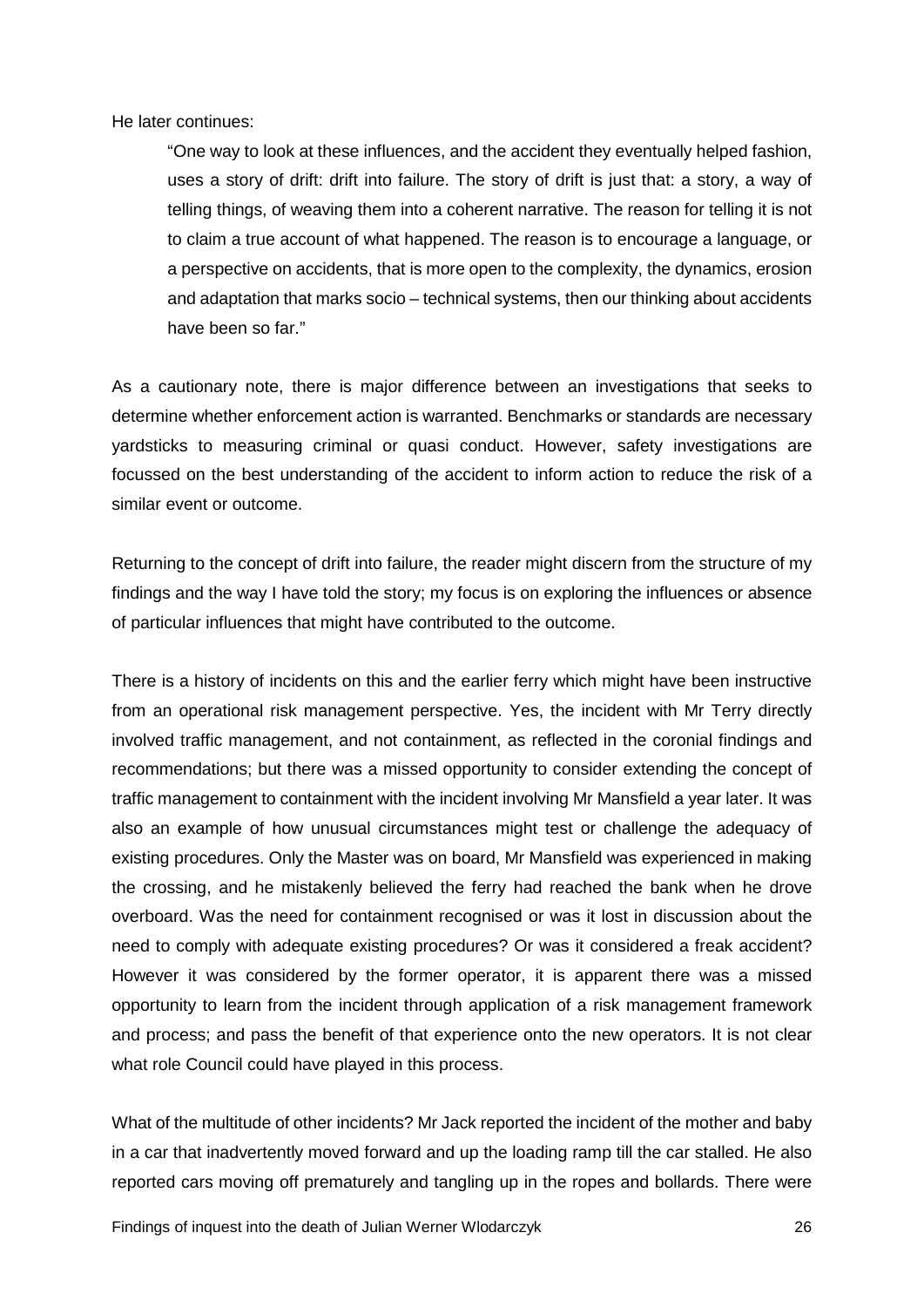incidents when cars bumped into each other, he assumed because drivers forgot to engage park brakes. Mr Healy, a former Master, made similar observations. Mr Heinson reported that people 'just don't listen', a reference to the rules about applying the park brake and remaining with the car. He said, 'Everyone ignored you'.

To my mind, these incidents clearly demonstrate that a rule based approach to driver behaviour was fraught with risk. Traffic management went some way to managing this risk, but containment was clearly needed. The other important aspect to this information is the missed opportunity to learn from minor incidents that demonstrate the existence of a hazard, even if the full magnitude of the potential harm (vehicle overboard) did not eventuate. There is an important difference between the 'hazard' and the 'risk'. The hazard is the event or condition with the potential to cause harm. The risk is a function of the prospect of the event or condition happening AND the potential for harm.

The design of the new ferry to be operated by Sirron contemplated a more substantive traffic barrier in the form of a chain across the opening. However, that did not eventuate on construction. If what was contemplated by the designer was not practicable, there was a possible missed opportunity for discussion between the designer and Sirron about an alternative that might have achieved an equivalent level of containment. However, the deteriorating relationship between the designer and Sirron might have been a limiting factor to such discussions.

The marine surveyors and MSQ officers who inspected the ferry for various purposes did not see a need for containment given the way in which traffic was loaded for the crossing. The rope and bollard system was seen and passively accepted without any discussion about hazards and associated risks. It seems the MSQ officers knew little about the history of earlier incidents and understandably nothing about the incidents that went unreported. The MSQ officers had little or no experience with cross river ferries, with only two in north Queensland, the Jardine and Daintree. There might be a number of other reasons for this lack of knowledge which we did not have the opportunity to explore in evidence. The scope of the work of the marine surveyors may not have required them to consider operational safety related to loading and unloading, and containment once loaded. The officers from MSQ were conducting routine inspections which are general in nature, or inspections responding to a particular concern, for example, why were the boom gates removed and ropes and bollards put in their place. It is clear both forms of barriers served the limited purpose of traffic management and not containment.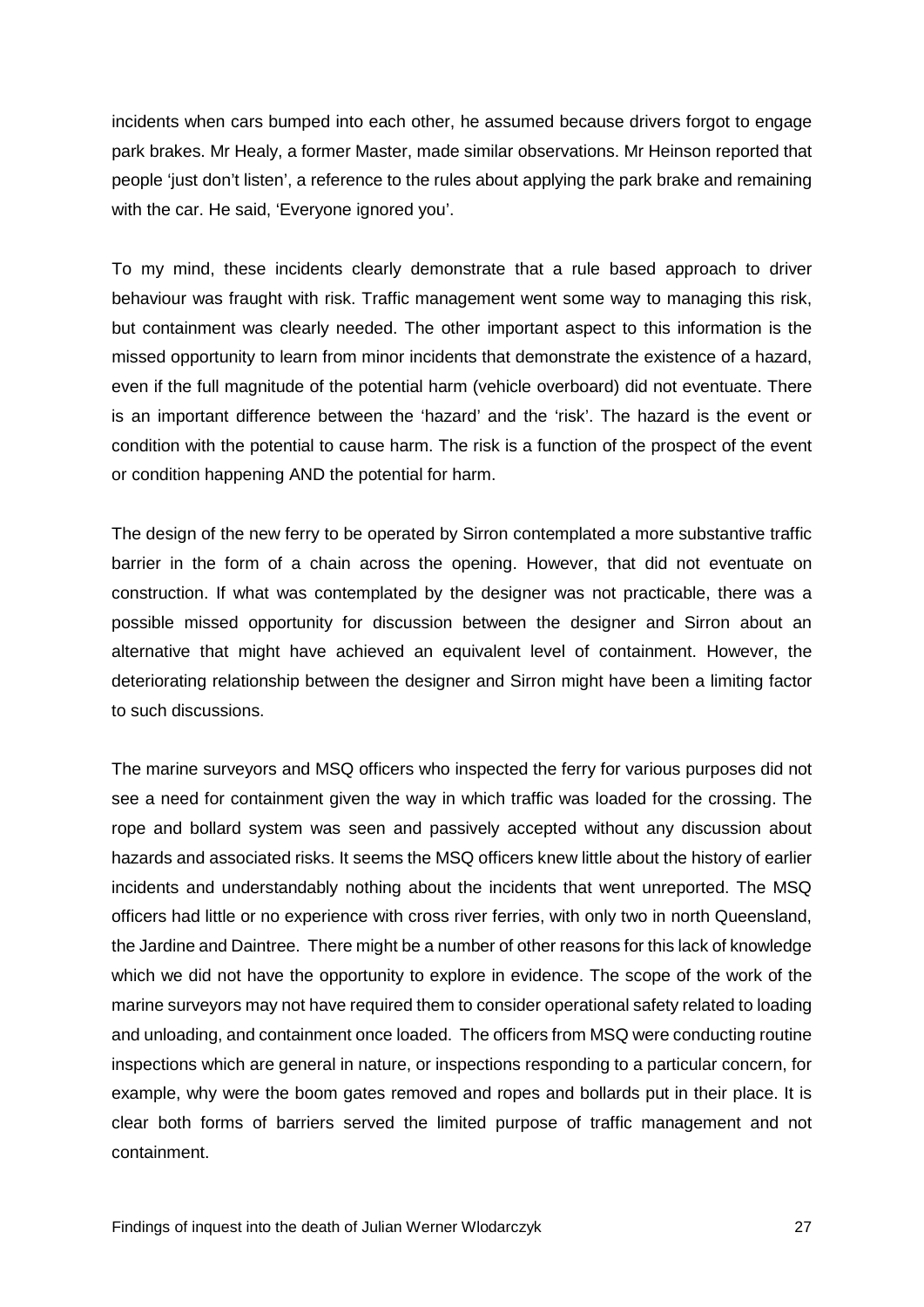MSQ undertook a comprehensive investigation of the circumstances surrounding this incident and its history of monitoring the ferry for compliance. Mr Schindler concluded his investigation on behalf of MSQ, reporting there were a number of factors that directly or indirectly contributed to the outcome including the lack of effective ship safety monitoring by MSQ.

I find there were missed opportunities on the part of MSQ to identify the need for containment. In the absence of specific experience with ferries, the need for containment would only be identified if there was a robust review of the adequacy of on-board operating procedures in the context of a safety management system. In short, discussions about 'what if'. Like, what if a person fell overboard and was unconscious when they entered the water? That would have been enough to suggest the man overboard procedure was deficient. Similarly, if an MSQ officer had noticed the same procedure contemplated the possibility of a vehicle overboard, they might have inquired about why that exists, was there a past experience to suggest a need for such a procedure, how is such a possibility prevented in the first instance etc.

An absence of this approach in the many inspections that took place suggests the training and professional development of MSQ officers on safety management systems requires further attention. Most came from the maritime industry with either deck officer or engineering qualifications and experience. There has been a trend over the last couple of decades in safety management legislation and standards, moving from the prescriptive to the performance based approach. With the introduction of requirements for safety management systems, like owners and operators of vessels, MSQ officers have varying degrees of exposure to safety management systems and require professional development. It is not clear on the evidence at what stage that education and training had reached when the inspections happened.

Sirron sought to ensure it was compliant with the requirements for operation of the ferry, relying substantially on the fact it obtained relevant certificates of compliance and adopting or developing safe shipboard procedures as reflected in its operating records that were inspected from time to time. However, it is evident that Sirron did not identify the need to contain vehicles on-board the ferry during the crossing. Essentially, Sirron asserts that the need only became apparent with this incident. I accept that proposition in the limited sense that Mr Norris only came to know about the need for containment following this incident. Indeed, the absence of any comment from the officers of MSQ and the marine surveyors probably contributed to a belief that all that was reasonably required was being done. However, that ignores the missed opportunities to learn from the past and what might have been learnt through an effective safety management system. Mr Norris conceded that he had learnt much from the process of working with MSQ to bring his Safety Management System up to a compliant level.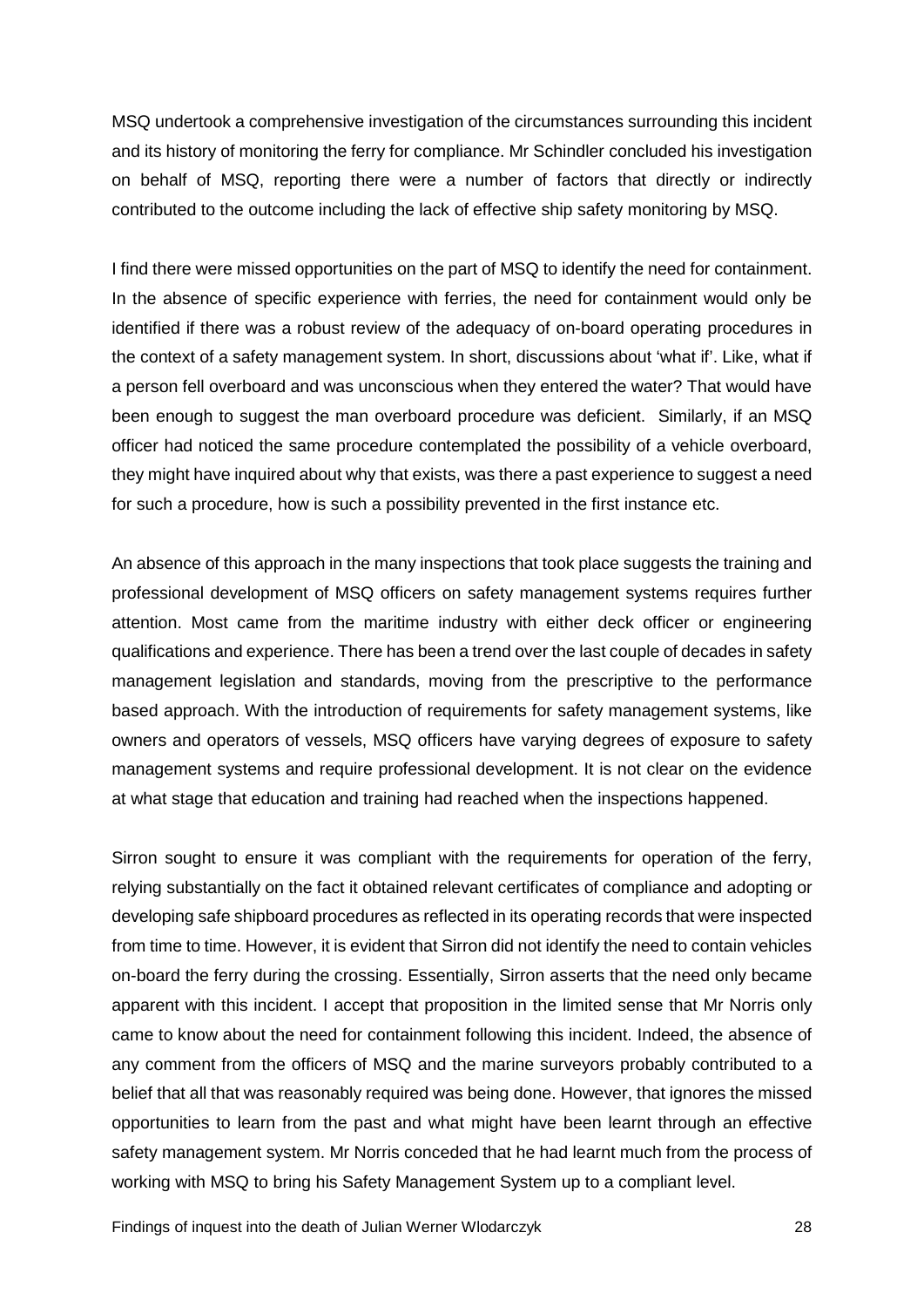On-board operating procedures need to be developed in a way that taps into more than the limited knowledge and experience of a single person; and needs to be developed using a risk management framework and process.

It is appropriate to note at this juncture that Mr Thomas from AMSA reports from 1 July 2013 AMSA developed and implemented an SMS Education and Awareness Program after finding:

- A high proportion of existing SMSs did not have a central risk assessment or risk register that formed the basis of the safety management system. As a result many key risks on board had not been identified or managed;
- Existing SMSs had predominantly been reliant on documentation rather than good risk management;
- Industry was only provided with SMS templates often did not achieve a satisfactory safety management outcome;
- Many owners did not have the knowledge, skills or experience to assess and manage risk in a systematic way; and
- Many owners did not understand the fundamental benefits of developing and implementing a SMS for their operation.

I consider each of these observations are directly applicable to Sirron's operation. The position has dramatically changed for the better in light of this incident due to the cooperation of Sirron and the ongoing support of MSQ/AMSA. So the very important question is now what of the other ferry operators and broader commercial vessel operators. How effective are the SMS's on domestic commercial vessels? How is effectiveness measured?

## <span id="page-30-0"></span>**A Way Forward**

In his statement dated 12 February 2016, Mr Thomas reports that since 1 July 2013, AMSA has been focussed on raising the awareness of owners in regard to their obligations under the National Law and on building their capacity to implement and maintain a simple but effective SMS that is tailored to their particular operation. He reports that to this end, AMSA has conducted SMS workshops throughout Australia with a further 44 scheduled for 2016. It has released sample SMS's to assist operator better understand what is expected. It is developing a National SMS Training Resource kit in conjunction with the Australian Maritime College. It has prepared SMS guidance and support material including a Risk Management Guide, Guidelines to implement NSCV Part E - Operations, an Emergency Procedures Flipchart and information bulletins. It is also regularly publishing risk management and SMS articles through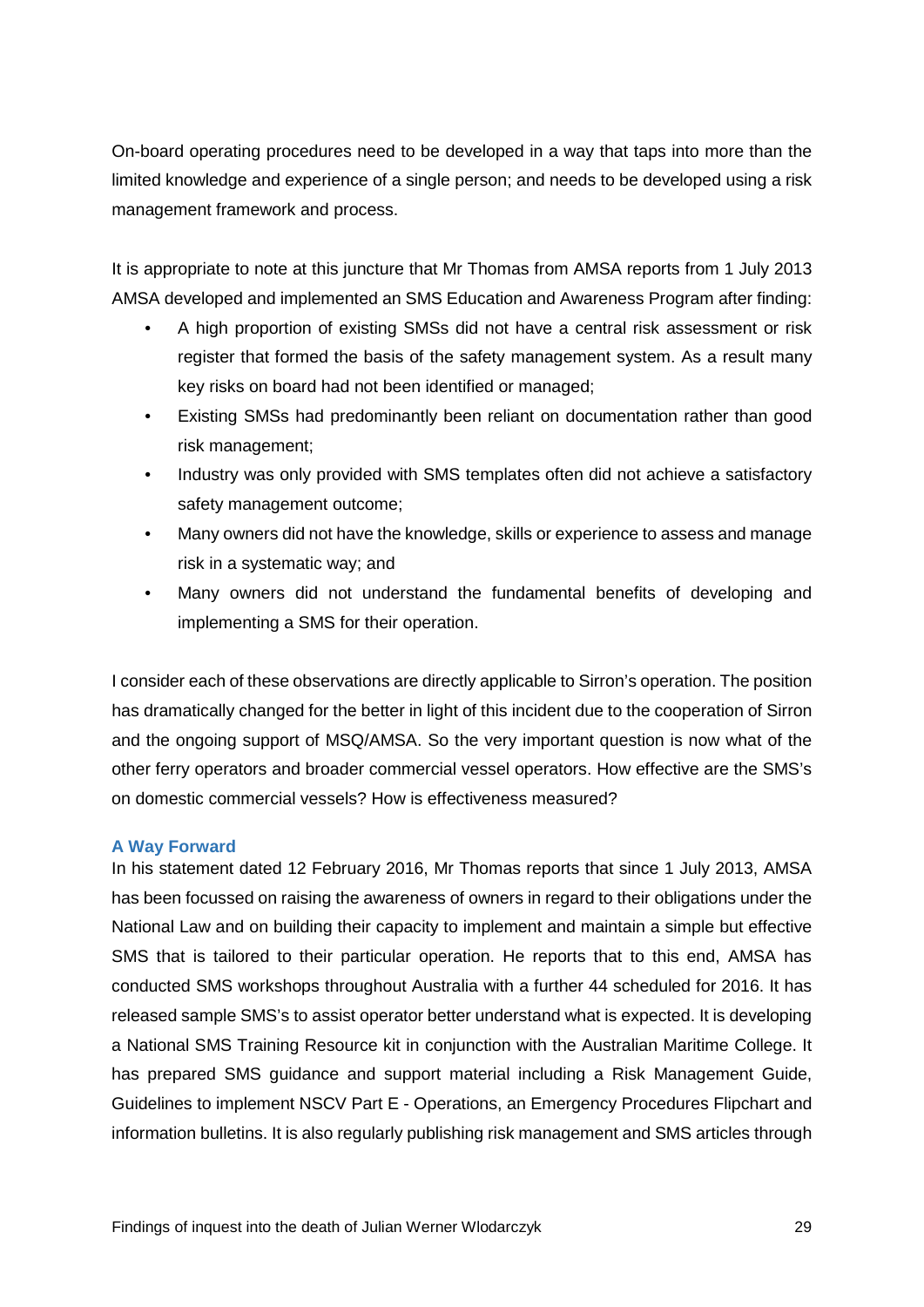ebulletins and the "*Working Boats*" newsletter, which is published and distributed quarterly to all DCV owners and crew on the AMSA mailing list.

Mr Thomas reported AMSA will release an SMS Self Verification Tool to assist owners to ensure they have identified the risks associated with their operation, these risks are managed and that reassessment is continually carried out. This SMS Verification Tool will also be adapted to allow a third party objective review of an SMS.

In addition, educational material on Safety Culture was under development to ensure owners understand that an SMS must be supported by the right attitudes and behaviours in order to maximise safety outcomes. This material will be available via ELearning Modules so industry can access education materials via a multitude of media.

Turning to monitoring of compliance with the requirements for effective SMS's, Mr Thomas reports that Maritime Safety Inspectors (MSI) are empowered to conduct random or targeted operations:

- looking for evidence that an SMS has been implemented and maintained, including inspecting operations and documents evidencing the SMS;
- confirming that an SMS includes evidence of a relevant risk assessment;
- confirming that an SMS identifies and implements control measures that adequately mitigate identified risks;
- confirming that the number and qualifications of crew on board are consistent with the requirements of the SMS and the National Law generally; and
- confirming that an SMS includes a maintenance schedule for the vessel and its equipment, which is being complied with.

As to the capability of Maritime Safety Inspectors to review an SMS, Mr Thomas reports the National Regulator has, and continues to provide detailed training to Inspectors that includes specific content relating to the monitoring and enforcement of the general safety duties of owners and masters and SMS obligations. The training makes clear the National Regulator's view that the practical implementation of an SMS is a priority and guides Inspectors to seek evidence from the owners and masters that a SMS is being implemented and that they understand their roles in the prevention of and in the event of an emergency situation and/or a marine incident.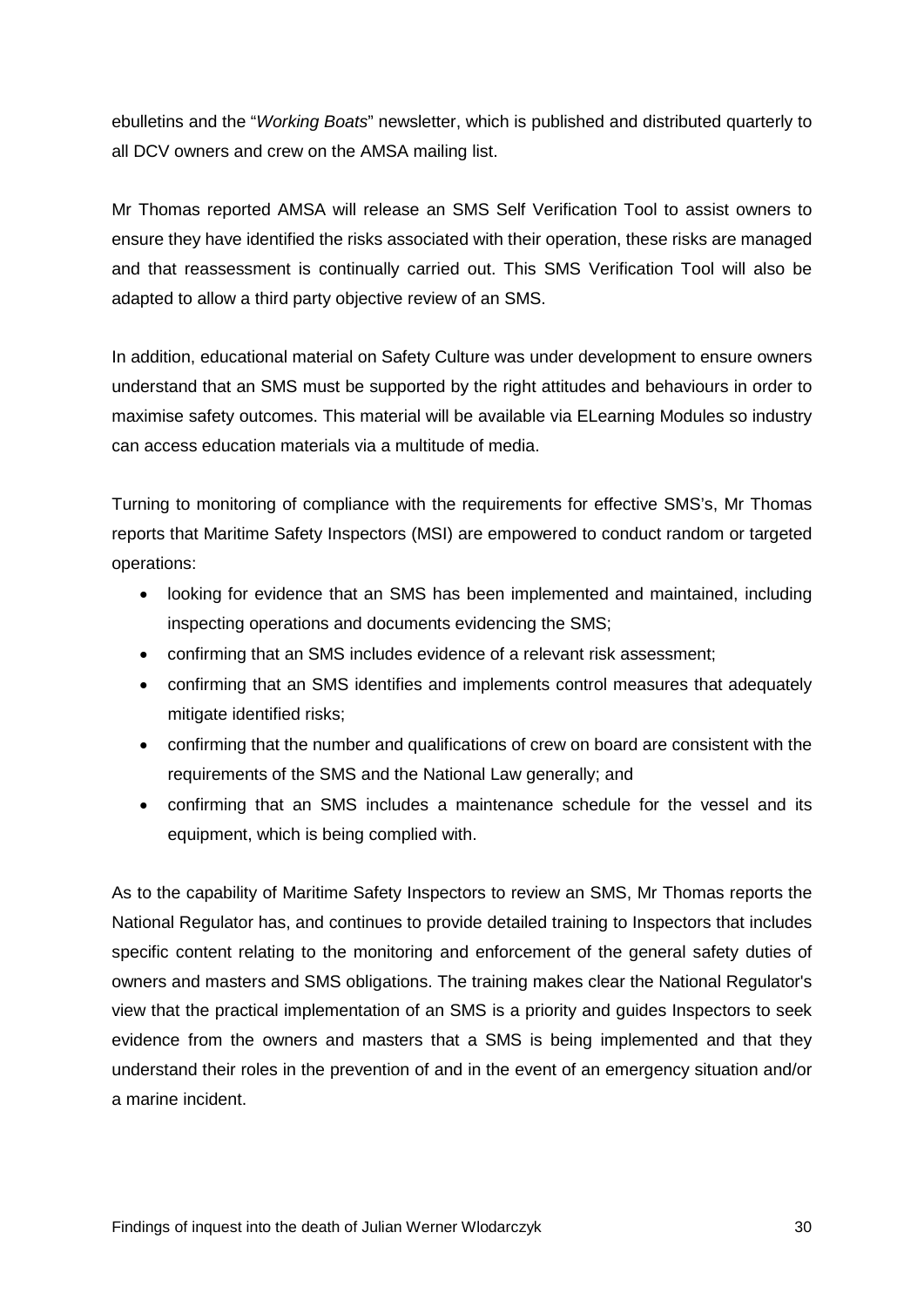Senior members of AMSA were present as observers in court during the inquest. During submissions in writing, Mr Hemming, National Operations Manager, Domestic Vessels provided further material (submissions dated 14 March 2016) relevant to training on SMS's. Mr Hemming reported the AMSA developed an SMS verification tool which is aimed at providing MSI and other persons a means to verify the practical implementation and maintenance of an owner's SMS. Testing commenced on 1 March 2016. Once satisfied that the tool is suitably detailed and reliable, the National Regulator will provide MSI with induction sessions in the use of the tool and examples of SMS for different classes and areas of operation. The induction sessions will provide MSI who undertake reviews of SMS information on how to work with the owner/crew of a vessel in assessing the extent of the hazards or risks within the operation and ways of eliminating or mitigating the effect of the hazard or risk materialising. Furthermore the sessions will provide MSI with the National Regulators views, where there is an identified deficiency in an SMS, on the appropriate and preferred 'way forward'.

An issue that arose during the inquest was the extent to which Inspectors have access to historical information relevant to a particular vessel and information sharing between managers and inspectors. Mr Hemming reported:

The data currently available to inspectors is heavily reliant on information extracted from State and the Northern Territory IT systems, which is then stored and viewed in AMSA's National Data Management System (NDMS). All National Law notices and breach reports are uploaded into the NDMS by inspectors and are available for all inspectors to access, both in the office and in the field.

AMSA's future compliance and enforcement target operational model, intended to be implemented from 1 July 2017, reflects a contemporary compliance and enforcement approach that is intelligence and risk led, and is designed to influence significant change in the safety culture within the domestic commercial vessel fleet. This model also reflects AMSA's intention to ensure that inspectors will have near to real time access to data relating to vessels, seafarers and operators, including incident reporting, compliance actions, vessel survey and operational safety (safety management) information. Specialists have been engaged by AMSA to develop a compliance and enforcement data management plan. In addition a project to develop an annual master operating plan that will, amongst other things, describe the National Regulator's risk model will be undertaken.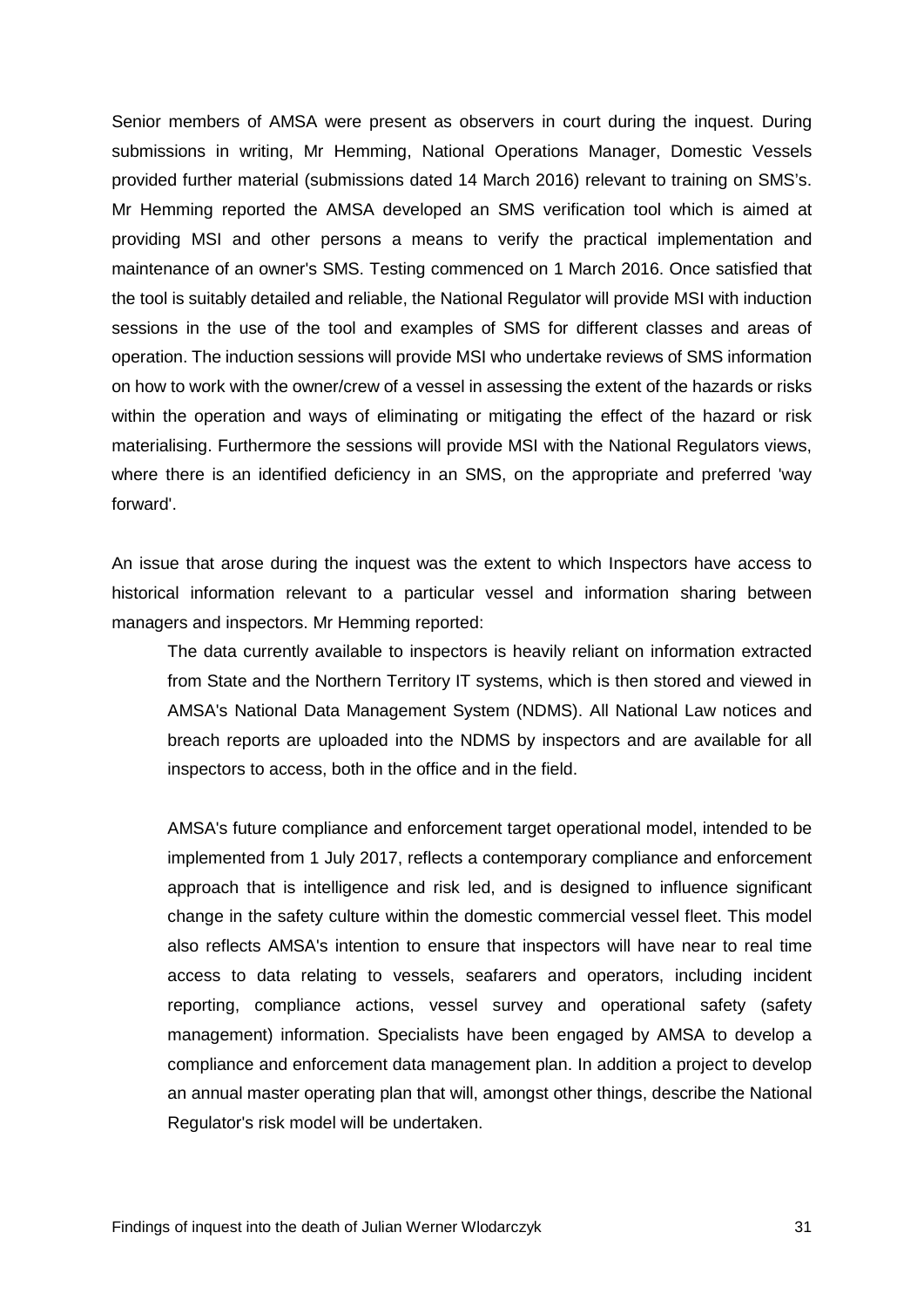AMSA's Ship Safety division publishes a Maritime Safety Awareness Bulletin twice a year that reports on trends in maritime incidents with the aim to raise safety awareness in the industry. In addition to the data made available to inspectors via the NDMS a project has now commenced to develop a similar bulletin which will be issued monthly to MSI and will include, for example, 'lessons learned' from external review, marine incidents, compliance and enforcement actions and National Law notices issued.

## <span id="page-33-0"></span>**Required Findings**

- 1. Julian Werner Wlodarczyk died shortly after midnight on 30 April 2013 at the Daintree River Crossing due to drowning/immersion against a background of multiple drug intoxication (methamphetamine, diazepam, codeine and cannabis) as well as coronary artery atheroma and obesity.
- 2. He drowned while attempting to escape his car that submerged in the Daintree River after he drove off the Daintree Ferry, likely thinking it had reached the southern bank.
- 3. There are a number of factors that likely contributed to this error of judgement. He was experiencing car difficulties and anxious to get home before those difficulties became more serious. It was a dark night and raining very heavily on the steel deck, all of which likely affected his vision, hearing and sense of movement; and ultimately his perception of the position of the ferry relative to the bank. Mr Wlodarczyk was also affected by drugs that likely impaired his cognitive function.
- 4. While the ferry operator had in-place traffic management procedures, those procedures did not sufficiently address the prospect of a vehicle going overboard, in particular, through driver inadvertence or premature departure. What was required, and is now in place, are steel gates braced with chain. Vehicles are now contained on the ferry.
- 5. While an earlier operator and the current operator had in-place safety procedures, and more recently, a safety management system; there were missed opportunities to identify and mitigate the risk of a vehicle overboard through containment. Similarly, the regulators safety officers and surveyors who conducted inspections missed opportunities for improvement to the operator's procedures through the application of containment to mitigate the risk of a vehicle overboard.
- 6. The missed opportunities were largely due to a significant lag in the knowledge and experience of the operators, the regulator's safety officers and marine surveyors (to different degrees), relevant to the development and effective implementation of safety management systems.
- 7. The operator, with the support of the regulator, developed and produced to the court a compliant safety management system. On review, it is a marked improvement on that